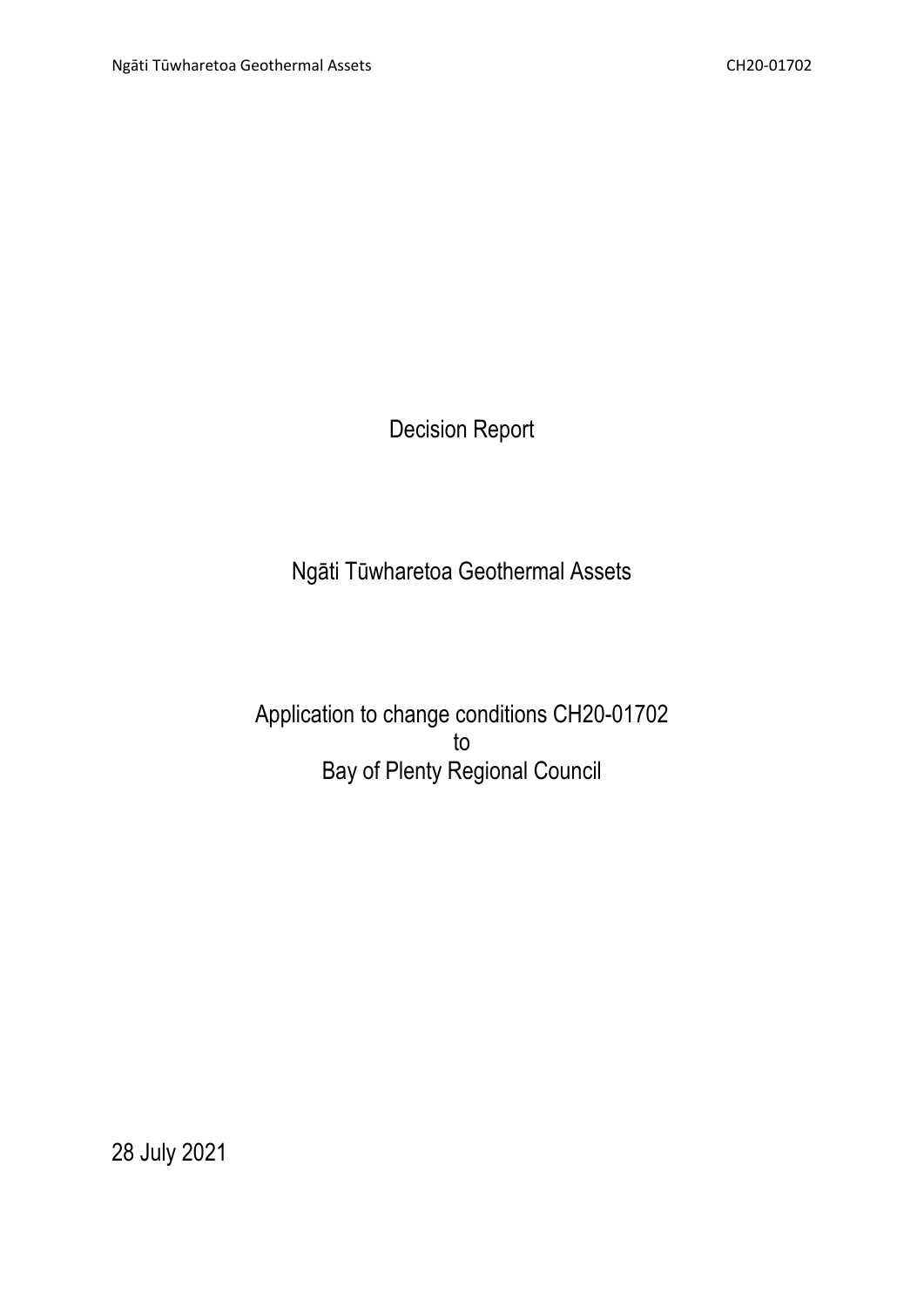# **Table of Contents**

| 1    | Introduction                                         |                                                                | 3              |
|------|------------------------------------------------------|----------------------------------------------------------------|----------------|
| 2    | <b>Appointments</b>                                  | 3                                                              |                |
| 3    |                                                      | <b>Description of the Proposal</b>                             | 3              |
| 4    | <b>Process Issues</b>                                |                                                                | 4              |
| 4.1  | Notification and submissions                         |                                                                | $\overline{4}$ |
| 4.2  | Officer's recommendation                             |                                                                |                |
| 4.3  |                                                      | Hearing, appearances and site visit                            | 5<br>5         |
| 5    | Section 104 and 104B matters                         |                                                                |                |
| 5.1  | Actual and potential effects on the environment      |                                                                | 5<br>5         |
|      | 5.1.1<br>Positive effects                            |                                                                |                |
|      | 5.1.2                                                |                                                                | 6              |
|      | 5.1.3                                                | Closure of Norske Skog Tasman (NST)<br>Sale of TOPP1           | 7              |
|      | 5.1.4                                                |                                                                | $\overline{7}$ |
|      | 5.1.5                                                | Effects on the Kawerau Geothermal System                       | 8              |
|      |                                                      | Effects on the Tarawera River and marine receiving environment | 10             |
|      | 5.1.6                                                | Effects on Māori cultural values and interests                 | 13             |
|      | 5.1.7                                                | Costs of reinjection                                           | 16             |
|      | 5.1.8                                                | Time required to cease the EBDP discharge                      | 17             |
|      | 5.1.9                                                | Ngāti Rangitihi Claims Settlement Act                          | 17             |
| 5.2  | National environment standards and other regulations |                                                                | 17             |
| 5.3  | National policy statements                           |                                                                | 17             |
| 5.4  | <b>New Zealand Coastal Policy Statement</b>          |                                                                | 19             |
| 5.5  | <b>Regional Policy Statement</b>                     |                                                                | 19             |
| 5.6  | Regional plans                                       |                                                                | 20             |
| 5.7  | Iwi and hapū management plans                        |                                                                | 21             |
| 5.8  | Sections 105 and 107                                 |                                                                | 22             |
| 5.9  | Other matters                                        |                                                                | 22             |
| 5.10 | Permitted baseline                                   |                                                                | 23             |
| 6    | Part 2 matters                                       |                                                                | 23             |
| 7    | <b>Determination</b>                                 |                                                                | 23             |
| 8    | <b>Conditions</b><br>25                              |                                                                |                |

**Appendix 1** Changed Consent Conditions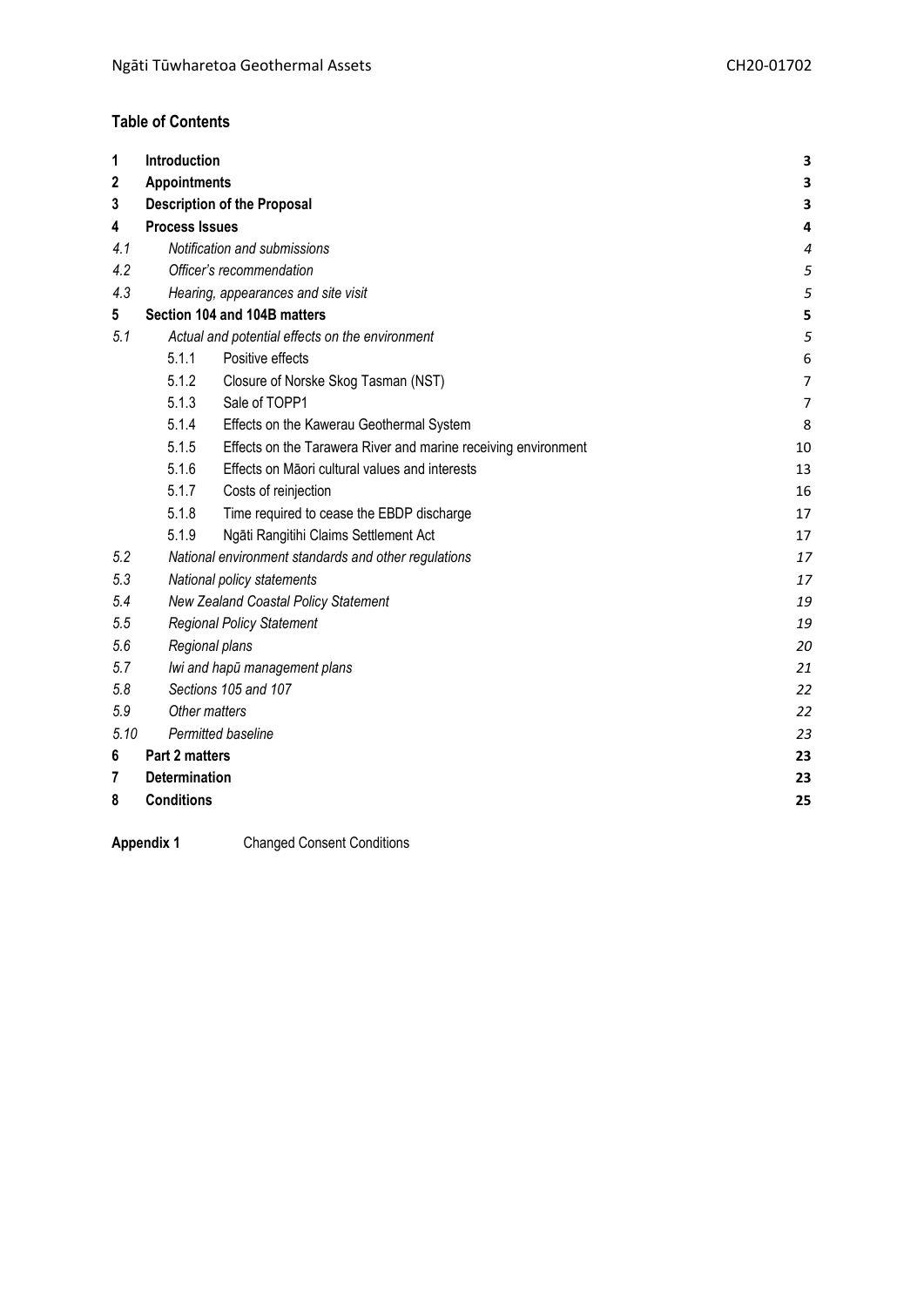### <span id="page-2-0"></span>**1 Introduction**

- [001] In April 2020 Ngāti Tūwharetoa Geothermal Assets (NTGA) applied to the Bay of Plenty Regional Council (BOPRC) under s127 of the Resource Management Act (RMA) to change the consent conditions of consent 67151. The change sought would:
	- a) extend the period that NTGA can discharge spent geothermal fluid to the Tarawera River from its East Bank Discharge Point (EBDP) by 14 years from 1 January 2021 to 1 January 2035;
	- b) enable the contingency discharge of spent geothermal fluid to the Tarawera River between 1 January 2035 and 1 January 2040; and
	- c) extend the timeframe to meet the contaminant limits outlined in consent 6715 from 1 January 2021 to 1 January 2035.

# **The s127 application is granted but with a reduced extended period from that sought.**

# <span id="page-2-1"></span>**2 Appointments**

[002] The BOPRC, acting under s34A of the Resource Management Act 1991, appointed independent hearing commissioners Rob van Voorthuysen<sup>[1](#page-2-3)</sup> and Rauru Kirikiri<sup>[2](#page-2-4)</sup> to hear and decide the application.

# <span id="page-2-2"></span>**3 Description of the Proposal**

- [00[3](#page-2-5)] The proposal is described in the NTGA AEE<sup>3</sup> and the BOPRC s42A Report.<sup>4</sup> By way of brief summary consent 671[5](#page-2-7)1<sup>5</sup> authorises the discharge of spent geothermal fluid<sup>[6](#page-2-8)</sup> to the Tarawera River from two discharge points referred to as East Bank (located on the true right bank of the Tarawera River) and West Bank (located on the true left bank of the Tarawera River). Consent 67151 allows the discharge from the West Bank (400 t/h of geothermal fluid) to continue for the duration of the consent (until 2050), but the East Bank discharge (470 t/h of geothermal fluid) must cease on 1 January 2021.
- [004] We understand that NTGA intended to reinject the East Bank discharge into the Kawerau Geothermal System (KGS) after January 2021.<sup>[7](#page-2-9)</sup>
- [005] NTGA, Mercury Energy Limited (Mercury), Geothermal Developments Limited (GDL) and Te Ahi o Māui Partnership (TAOM) all hold resource consents to take and discharge geothermal fluid from the KGS. However, NTGA is the only party with consent to discharge spent geothermal fluid to the Tarawera River.
- [006] We understand that the rationale for NTGA's s127 application was primarily commercially driven, although they also fear that the dividend paid to the Ngāti Tūwharetoa (Bay of Plenty) Settlement Trust (NTST) to enable it to make grants to the beneficiaries of Ngāti Tuwharetoa would be at significant risk if reinjection is required.

<span id="page-2-3"></span>**<sup>.</sup>** <sup>1</sup> Commissioner van Voorthuysen is an experienced independent commissioner, having sat on over 320 hearings throughout New Zealand since 1998. He has qualifications in natural resources engineering and public policy. In 2020 he was appointed as a Freshwater Commissioner by the Minister for the Environment.

<span id="page-2-4"></span><sup>&</sup>lt;sup>2</sup> Commissioner Kirikiri is a Wellington-based independent consultant with an extensive background in environmental matters from management roles to public policy involvement at local and national levels, to resource, plan change and special tribunal hearings across the country over many years. He is of Te Whānau-ā-Apanui descent.

<span id="page-2-5"></span><sup>3</sup> Ngāti Tūwharetoa Geothermal Assets, Change Conditions of Resource Consent 67151, prepared by Enspire Consulting Limited, 24 April 2020, section 1 Application Details and 2 Introduction.

<span id="page-2-6"></span><sup>4</sup> Bay of Plenty Regional Council, Officer's Report for non-notified resource consent application, Section 42A Resource Management Act 1991 (RMA), Mary Poppin, Senior Consents Officer, 19 March 2021. Section 3 Background.

<span id="page-2-7"></span><sup>5</sup> The consent expires on 31 December 2050.

<span id="page-2-8"></span><sup>6</sup> NTGA takes geothermal fluid from their wells at approximately 270°C, separates the fluid (geothermal water) and sends the steam to its industrial customers. It is this separated geothermal water that is discharged to the Tarawera River.

<span id="page-2-9"></span><sup>7</sup> The conditions of consent 67151 provide for a contingency discharge from the EBDP after 2021 if there is insufficient reinjection capacity or a failure of the reinjection wells.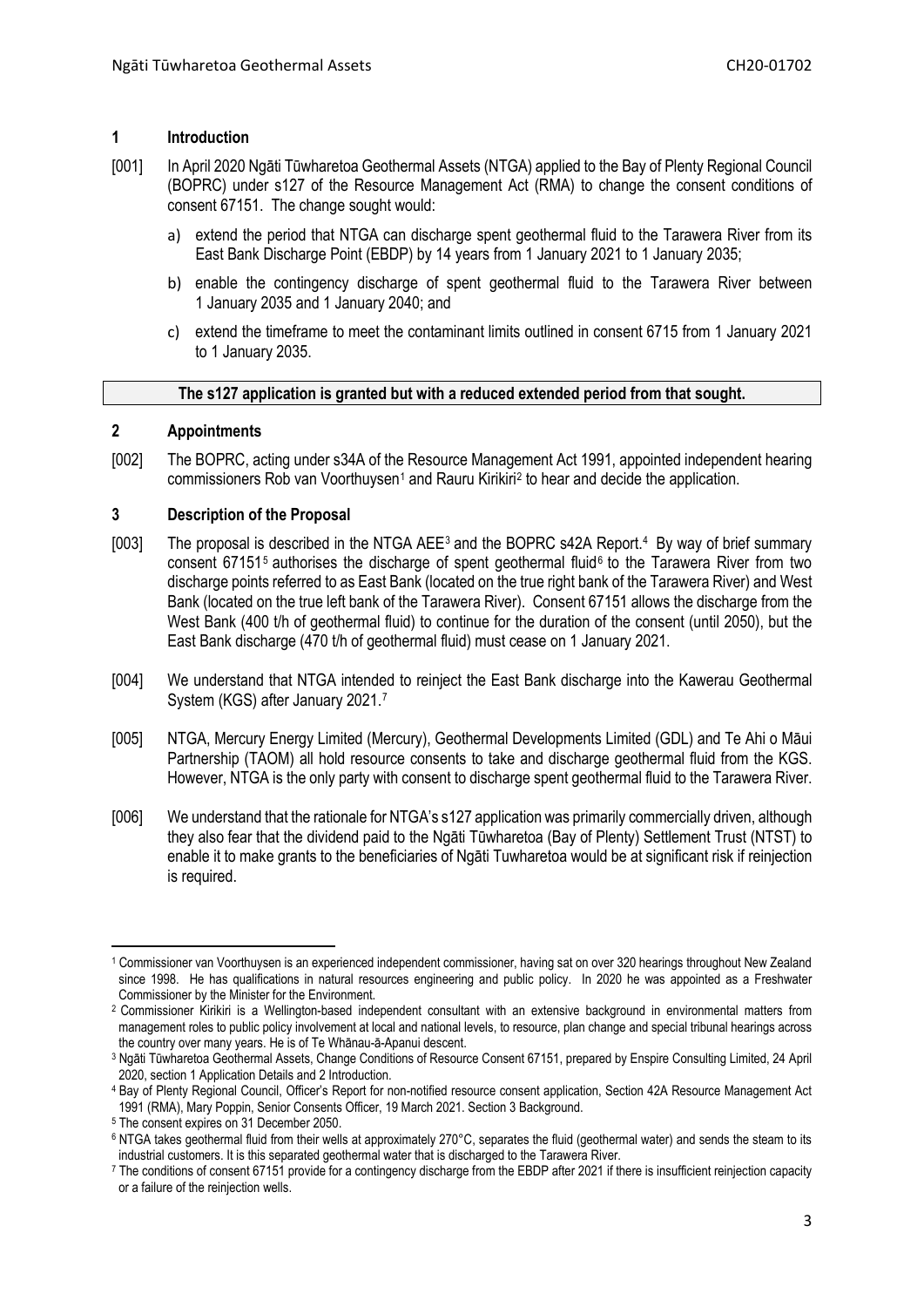- [007] In their application NTGA said that in 1998 they entered into commercial agreements to supply customers (including Norske Skog Tasman (NST), Oji Fibre and Carter Holt Harvey Wood Products) with steam that fixed the pricing for that steam until 2035. NTGA contended that they would not receive a commercial rate of return for 65% of their steam sales (presumably from 2021 until 2035) if the EBDP cannot be utilised during that time.
- [008] NTGA offered the EBDP cessation condition when they applied for consent 67151 in 2015.[8](#page-3-2) Ms Pappon observed that "*further evidence or detail on this aspect has not been provided to date*."[9](#page-3-3) In response, NTGA CEO Spence McClintock acknowledged that the NTGA s127 application before us is inconsistent with the decision NTGA made in 2016 but:
	- a number of factors, including the confirmed closure of the NST mill at the end of June 2021,<sup>[10](#page-3-4)</sup> would have adverse commercial effects on NTGA which would then have broader adverse economic consequences for the local and regional economy and adverse social, cultural, and economic effects on the beneficiaries of the NTST;
	- NST ceasing operations will result in a loss of revenue to NTGA in excess of \$7M per year;[11](#page-3-5)
	- the existing reinjection system is at full capacity and two new reinjection wells and an extensive pipeline system at a cost of approximately \$35-45M would be required to reinject the EBDP discharge;
	- reinjection is not required for KGS reservoir sustainability and NTGA analyses and reservoir monitoring have shown that reinjection benefits are uncertain and injection has to be carefully managed to mitigate increased risk of reservoir cooling;
	- there are minimal adverse effects on the water quality of the Tarawera River as a result of the ongoing discharge; and
	- the cultural effects of the ongoing discharge are considered to be acceptable by two of the iwi that have recognised interests in the Tarawera River – Ngāti Tūwharetoa ki Kawerau (via the NTST) and Ngāti Rangithi. [12](#page-3-6)
- [009] Applications under s127 are discretionary activities.<sup>[13](#page-3-7)</sup> We can only consider the effects of the change in conditions.[14](#page-3-8) Namely, we can only consider the potential effects of allowing the EBDP discharge to continue to operate for a further 14 years.
- [010] At various times during the hearing and in the evidence 'status quo' was discussed. We consider that the 'status quo' is the cessation of the EBDP discharge because that is what the existing conditions of consent require.

# <span id="page-3-0"></span>**4 Process Issues**

# <span id="page-3-1"></span>**4.1 Notification and submissions**

- [011] The application was limited notified in August 2020 to twelve parties, including<sup>[15](#page-3-9)</sup> iwi with relevant statutory acknowledgements, the other companies who abstract geothermal fluid from the KGS, and the commercial users of geothermal steam. [16](#page-3-10)
- [012] Ngāti Rangitihi [17](#page-3-11) provided written approval for the NTGA application. NTST also provided written approval, however that was withdrawn shortly before the hearing solely on the basis that counsel for NTGA had identified that a literal interpretation of s104(3)(a) of the RMA might preclude a consideration

<span id="page-3-2"></span><sup>8</sup> The consent was granted in 2016.

<span id="page-3-3"></span><sup>&</sup>lt;sup>9</sup> Section 3, page 3.

<span id="page-3-4"></span><sup>10</sup> SE McClintock, paragraph 2.3

<span id="page-3-5"></span><sup>11</sup> SE McClintock, paragraph 7.8.

<span id="page-3-6"></span><sup>12</sup> EIC McClintock, paragraphs 1.9, 1.10 and 2.8.

<sup>13</sup> RMA s127(3)(a)

<span id="page-3-9"></span><span id="page-3-8"></span><span id="page-3-7"></span><sup>14</sup> RMA s127(3)(b). <sup>15</sup> As required under RMA ss95B(3) and (4).

<span id="page-3-10"></span><sup>16</sup> Te Rūnanga o Ngāti Awa, Huia Pacey, Te Ahi o Māui Partnership, Geothermal Developments Limited, Mercury NZ Limited, Norske Skog Limited, Oji Fibre, Carter Holt Harvey Wood Products, Asaleo Care, Sequal Lumber, Waiū Milk Factory and Nova Energy.

<span id="page-3-11"></span><sup>&</sup>lt;sup>17</sup> Chris Clarke. Environmental Consultant for Te Mana o Ngāti Rangitihi Trust, Matatā.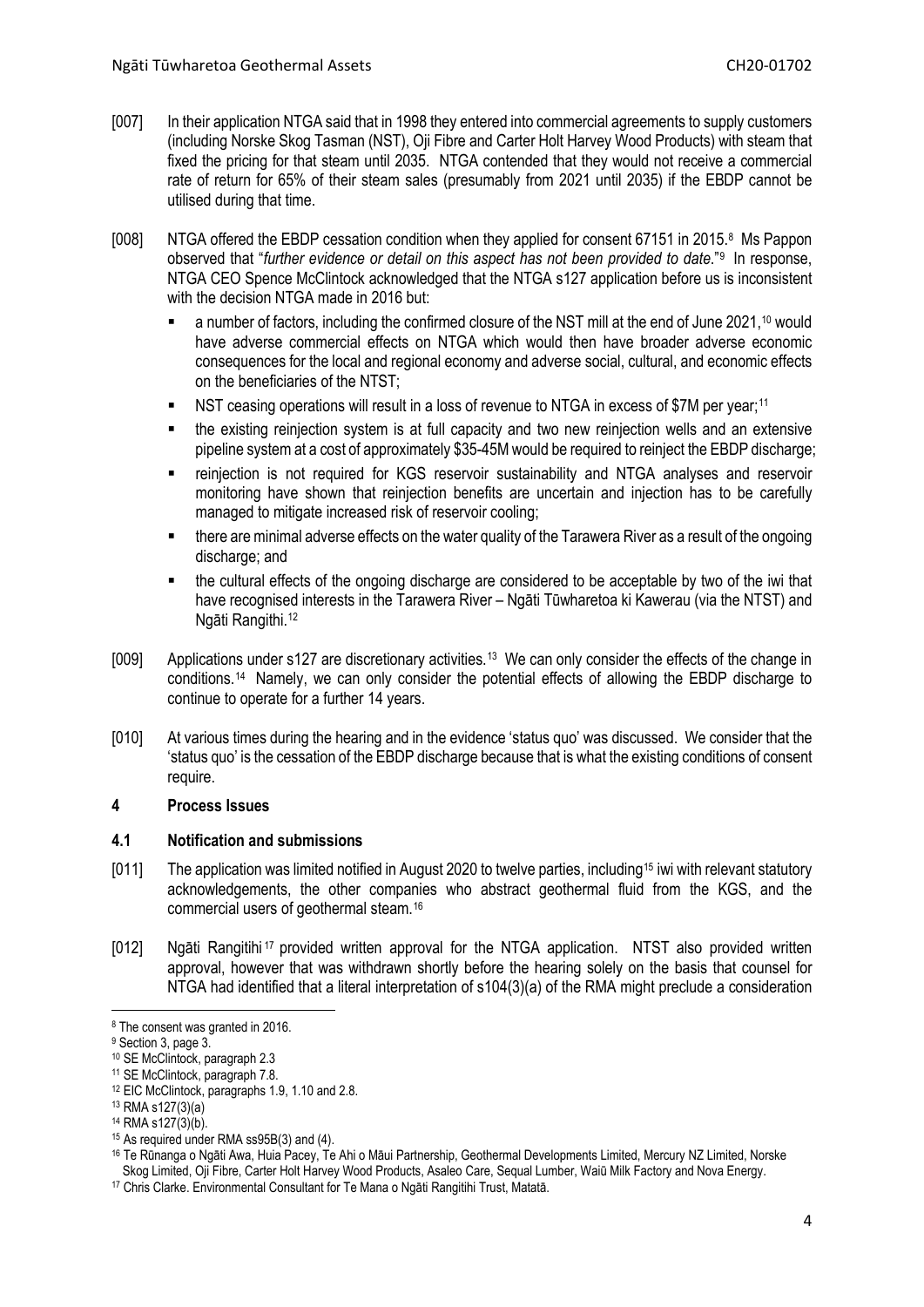of the positive effects on NTST of granting the NTGA application.[18](#page-4-4) The withdrawal letter stated "*NTST remains highly supportive of the application and two NTST trustees are presenting evidence in support of NTGA's case*." Accordingly, we understand and accept that the withdrawal of NTST's written approval does not diminish their support for the NTGA application.

- [013] One submission in opposition was received from Te Rūnanga o Ngāti Awa (TRoNA). The nature and content of the submission was outlined in the s42A Report.[19](#page-4-5) In summary, TRoNA contend that the NTGA proposal is inconsistent with Ngāti Awa's Environmental Management Plan (Te Mahere Whakarite Matatiki Taiao ō Ngāti Awa) and has significant impacts on their cultural values. They are concerned about the water quality of the Tarawera River and are not convinced that the effects of the EBDP discharge are less than minor. TRoNA believe that the spent geothermal fluid should be reinjected into the KGS.
- [014] We note that TRoNA prepared a Cultural Impact Assessment that was provided to BOPRC in July 2020. It came to much the same conclusions as their submission.

# <span id="page-4-0"></span>**4.2 Officer's recommendation**

- [015] The BOPRC s42A Report author, Senior Consents Officers Mary Pappon, recommended that the application be granted, but with an effective duration of 2 years. Namely that the EBDP discharge would be allowed to continue until 1 January 2023.
- [016] At the hearing Ms Pappon's role was taken by Reuben Fraser (BOPRC Consents manager) as Ms Pappon was on maternity leave. At the conclusion of the hearing Mr Fraser supported Ms Pappon's recommendation.

#### <span id="page-4-1"></span>**4.3 Hearing, appearances and site visit**

- [017] We held a hearing in the Concert Chambers, Plunket Street, Kawerau on Thursday 1 July.
- [018] Evidence and legal submissions from NTGA and evidence from TRoNA was pre-circulated in general conformance with procedural Minutes that we issued. We posed written questions to the NTGA witnesses that were helpfully answered in writing prior to the hearing. Copies of the legal submissions and briefs of evidence are held by BOPRC. We do not separately summarise the matters covered here, but we refer to or quote from that material as appropriate in the remainder of this Decision. We took our own notes of any answers given to verbal questions that we posed to hearing participants. The NTGA Reply submissions were provided in writing to us on 22 July [20](#page-4-6)21.<sup>20</sup> We closed the hearing on 23 July 2021, having concluded that we required no further information from any of the parties.
- [019] We conducted a site visit on the afternoon of Wednesday 30 June 2021 accompanied by an NTGA staff member and BOPRC Consents Manager Reuben Fraser.

# <span id="page-4-2"></span>**5 Section 104 and 104B matters**

[020] We now address the relevant aspects of the application in terms of sections 104 and 104B of the RMA.

# <span id="page-4-3"></span>**5.1 Actual and potential effects on the environment**

- [021] Having reviewed the documentation we find that we should address the following matters:
	- Positive effects;
	- Closure of Norske Skog Tasman (NST);
	- Sale of TOPP1;

<span id="page-4-4"></span><sup>18</sup> Letter from BerrySimons to BOPRC dated 29 June 2021.

<sup>19.</sup>Section 8 and Table 9.

<span id="page-4-6"></span><span id="page-4-5"></span><sup>20</sup> Submissions In Reply and Closing Of Counsel For Ngāti Tūwharetoa Geothermal Assets Limited, S Berry and C Malone, 22 July 2021 [Reply submissions].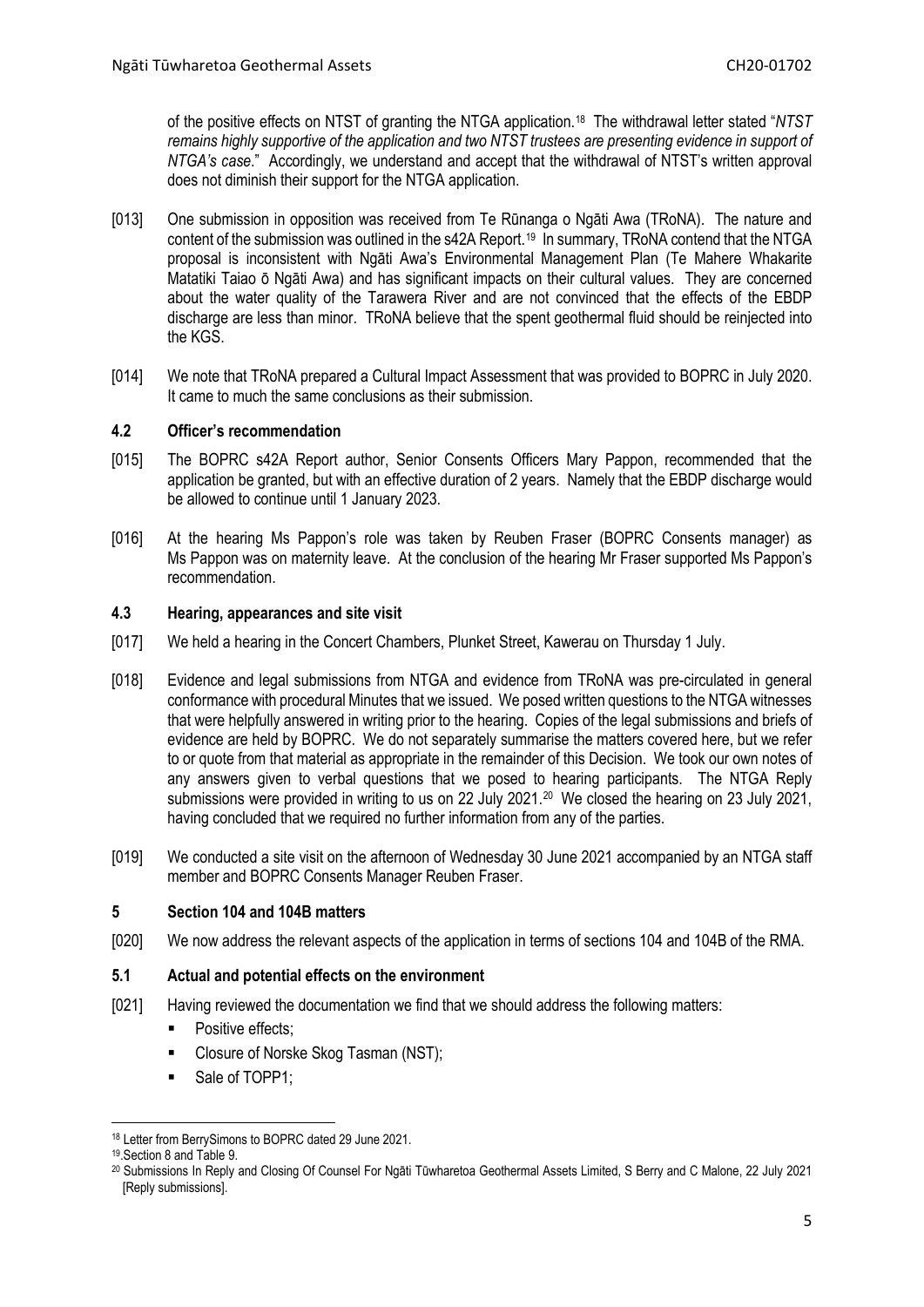- **Effects on the KGS;**
- **Effects on the Tarawera River and marine receiving waters;**
- **Effects on Māori cultural values and interests:**
- Costs of reinjection;
- Time required to cease the EBDP discharge; and
- Ngāti Rangitihi Claims Settlement Act.
- [022] We record that NTGA and Ms Pappon also assessed potential adverse effects elated to odour.<sup>[21](#page-5-1)</sup> Suffice to say that there are numerous geothermal discharges in the immediate area (both naturally occurring and arising from geothermal bores and power stations) and there are also unpleasant odours discharged from nearby industries. We find that it would be difficult to discern an odour effect from the continued EBDP discharge that is distinguishable from the general odorous nature of the immediate area. In that regard the BOPRC technical reviewer concluded that odour effects were at least less than minor, if not negligible. We agree.

# <span id="page-5-0"></span>**5.1.1 Positive effects**

- [023] NTGA contended that declining the s127 application would adversely affect the revenue stream they currently enjoy and consequently "… *the dividend we [NTGA] pay to the NTST to enable it to make grants to Beneficiaries of Ngāti Tuwharetoa would be at significant risk*."[22](#page-5-2) Mr McClintock and Ms Adlam both advised those grants equated to around \$300,000 in 2020. Ms Adlam<sup>[23](#page-5-3)</sup> set out the types of grant funding that NTST makes available and we do not question the social benefits of those grants. In his evidence Mr McClintock stated that (our emphasis) "…*grants from the NTST to beneficiaries could be reduced by around \$165k per year in the short term if the viability of NTGA's operations are put at the significant risk associated with the closure of NST and the costs of new reinjection wells and pipelines*."
- [024] We accept that avoiding a reduction of the beneficiary grants could be an indirect positive effect of granting the NTGA application. The question is how much weight we should give that which in turn depends on how certain it is that a reduction in grants will occur if the NTGA application is declined.
- [025] To better understand the likelihood of that occurring we enquired as to the proportion of NTST grants paid to beneficiaries that are reliant on the dividend paid by NTGA that is derived from the sale of steam or brine, on an assumption that NTST might have other sources of income. In his Supplementary Evidence Mr McClintock advised that NTST has two primary sources of income in the form of dividends from NTGA and dividends from the Ngāti Tūwharetoa Fisheries Charitable Trust. Approximately 55% of grants made by NTST are derived from the dividend paid to it by NTGA with the remainder coming from the dividend paid by Ngāti Tūwharetoa Fisheries Charitable Trust. [24](#page-5-4)
- [026] At the hearing we sought to understand that better by posing questions to counsel, Ms Adlam and Mr McClintock.
- [027] Mr McClintock advised us that a 'one off impost cost' of undertaking reinjection "*must have an impact on the amount of money going out of NTGA to its owners*". We accept that seems likely but we received no definitive information on how much the current dividend paid to NTST might be reduced by and how that might affect the grants NTST pays to its beneficiaries. We asked Ms Adlam if in the face of reduced dividends from NTGA, would NTST reduce other outgoings in order to retain the beneficiary grants at their current levels. Somewhat understandably she could not give a definitive answer to that.

<span id="page-5-1"></span> $\overline{\phantom{a}}$ <sup>21</sup> Section 42A Report, section 9.3. Richard Chilton, Senior Air Quality Consultant, Tonkin and Taylor undertook an air discharge assessment in support of the application. Mr Nicholas Browne, Air Quality Scientist, Air Matters Limited, was engaged by BOPRC to undertake a technical review of the assessment provided by Mr Chilton.

<span id="page-5-2"></span><sup>22</sup> EIC McClintock, paragraph 2.10.

<span id="page-5-3"></span><sup>23</sup> EIC Adlam, paragraph 3.2.

<span id="page-5-4"></span><sup>24</sup> SE McClintock, paragraph 5.3.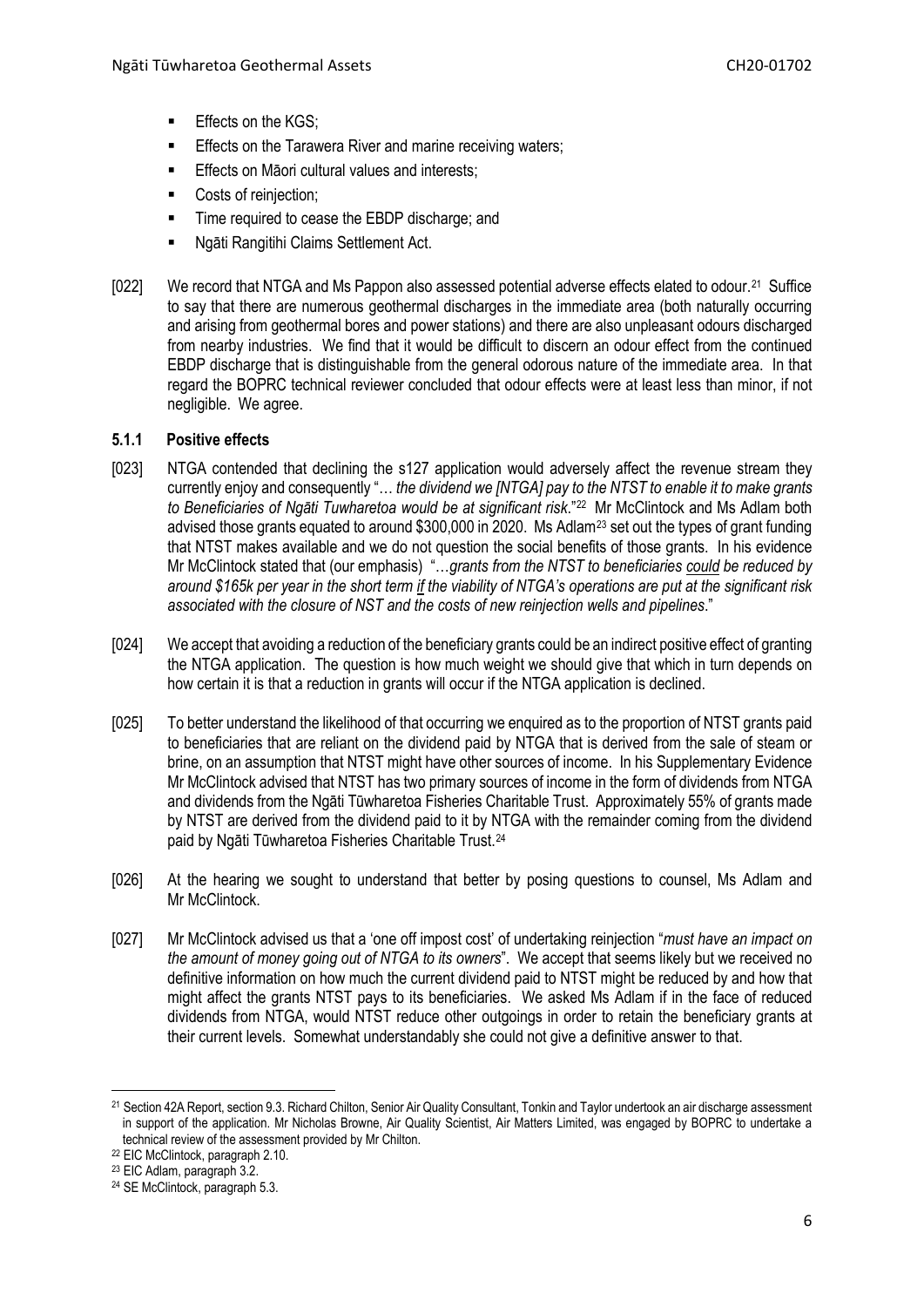- [028] We accept that the requirement to undertake rejection of the EBDP discharge would have an adverse financial effect on NTGA (see section 5.1.7 of this Decision) and that in turn could have an adverse financial effect on Ngāti Tūwharetoa Holdings Limited<sup>[25](#page-6-2)</sup> and thereafter that could have an adverse financial effect on NTST if the dividend stream from NTGA consequently decreased. In that eventuality there could be adverse economic and social effects on the NSTS beneficiaries if NTST then decided to reduce the level of grants paid to those beneficiaries.
- [029] However, on the evidence before us we find that chain of events is far from certain and so we are not persuaded that avoiding its occurrence (by granting the NTGA application) is a positive effect to which we should assign determinative weight.

# <span id="page-6-0"></span>**5.1.2 Closure of Norske Skog Tasman (NST)**

[030] NTGA contended that closure of NST has caused financial uncertainty for NTGA such that it would not be prudent to invest in reinjection at this stage. Mr McClintock said:<sup>[26](#page-6-3)</sup>

> *"NTGA's supply contract with NST is NTGA's second largest supply contract and a very significant source of revenue for NTGA. If NST ceases operations, constructing two new reinjection wells and an extensive pipeline system at a cost of approximately \$35-45M to reinject the East Bank discharge would potentially have significant adverse financial impacts for no environmental gain."*

- [031] At the hearing Mr McClintock told us that despite the closure of NST's paper plant, NTGA was still supplying them with 130 tonnes/day of geothermal fluid to power a small electricity generation plant on the NST site. Other legacy contracts with Carter Holt Harvey and Oji had either been renegotiated on more commercial terms or would be in the future. All other contracts to supply geothermal fluid were on contemporary commercial terms.<sup>[27](#page-6-4)</sup> He was confident that within 12 months' time negotiations with other customers would see the level of geothermal fluid being supplied to NTGA's various customers being back up the levels that they were prior to the closure of NST.
- [032] On that basis we fail to see that the closure of NST poses a significant financial risk to NTGA and consequently we find that the closure of NST is not a factor that weighs in favour of granting the NTGA application.[28](#page-6-5) We make the same finding with regard to the other 'legacy' contracts with Carter Holt Harvey and Oji that were supposedly a large part of the initial catalysis for NTGA's s127 application.

# <span id="page-6-1"></span>**5.1.3 Sale of TOPP1**

- [033] From the evidence of Beverly Hughes for TRoNA we were made aware of NTGA's recent sale of the TOPP 1 geothermal power station to Eastland Group. Mr McClintock helpfully addressed this in his Supplementary Evidence. He advised:
	- NTGA will receive around \$78M from the sale;
	- NTGA will use those funds to reduce debt and diversify its investments in order to increase NTGA's ability to weather financial shocks and to ensure the viability of NTGA going forward; and
	- thereafter NTGA would be left with a surplus in the order of \$13M.
- [034] Mr McClintock explained that while the \$13M could be put towards reinjection but in that case "… *NTGA would not have a financial buffer to weather financial shocks such as the lost revenue from NST ceasing operations and NTGA would probably not be able to maintain the payment of the current dividend to NTST*."[29](#page-6-6)

<span id="page-6-2"></span><sup>25</sup> This is the company that actually owns NTGA.

<span id="page-6-3"></span><sup>26</sup> EIC McClintock, paragraph 2.8.

<span id="page-6-4"></span><sup>&</sup>lt;sup>27</sup> From the evidence of Mr McClintock (paragraph 4.2) we note those other existing customers include Asaleo Care NZ Limited, Kawerau Dairy Plant (Waiu), the TOPP1 powerplant now owned by Eastland Generation, and Sequal Timber.

<span id="page-6-5"></span><sup>&</sup>lt;sup>28</sup> One might even assume that any new contracts alluded to by Mr McClintock will be on better commercial terms than the legacy NST contract which we understand was the primary catalyst for the s127 application.

<span id="page-6-6"></span><sup>29</sup> SE McClintock, paragraph 7.9.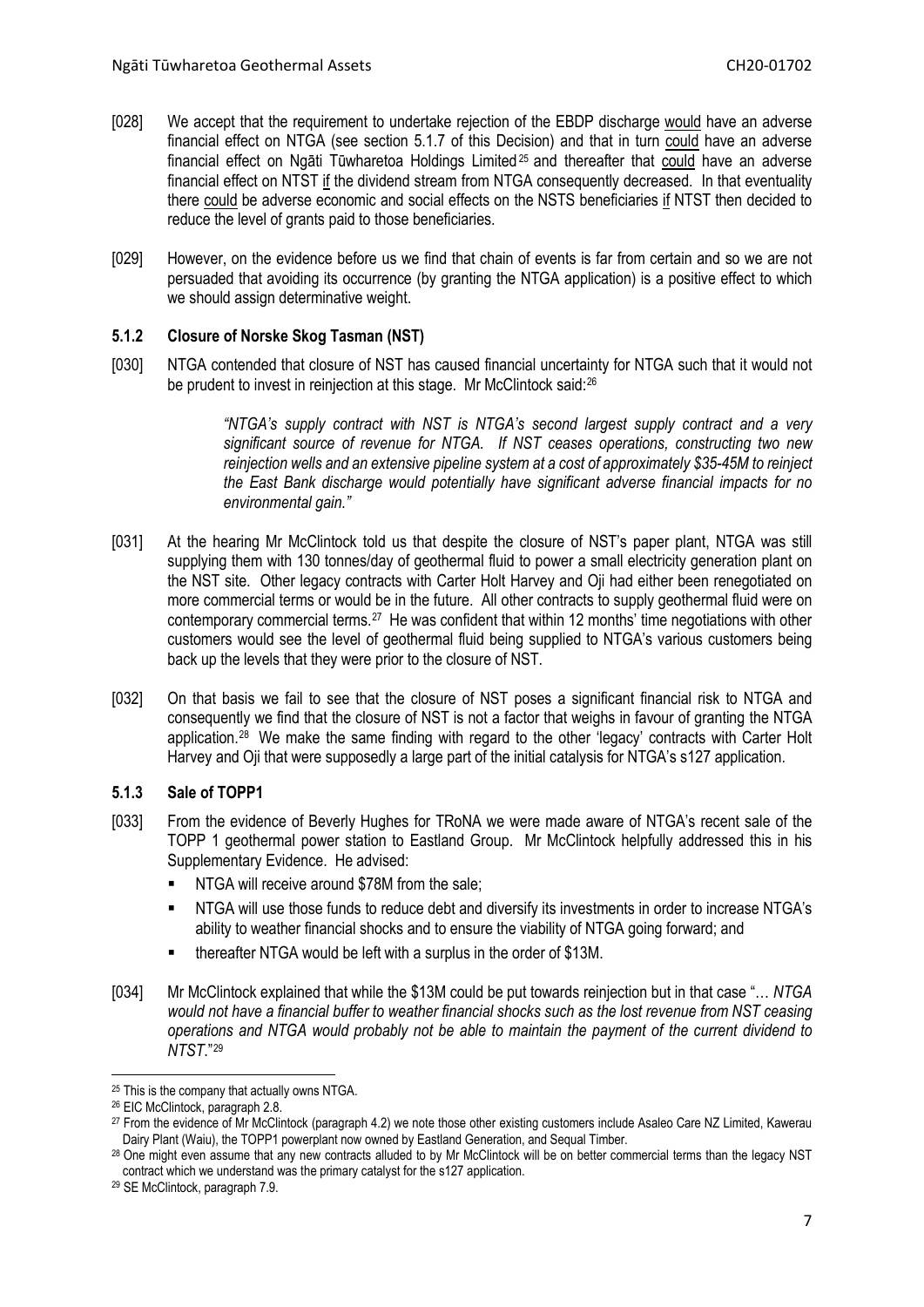- [035] He also advised that NST ceasing operations will result in a loss of revenue to NTGA in excess of \$7M per year and the cost of servicing the debt to fund the reinjection would be around \$5.9M per year. That does not align with his verbal evidence presented at the hearing that the volume of geothermal steam being sold to customers would be back to 'pre-NST closure' levels within 12 months, as discussed in section 5.1.2 of this Decision.
- [036] We find that the sale of the TOPP1 power station and the resultant funds received by NTGA further weighs against us finding that avoiding a potential reduction in grants paid by NTST to its beneficiaries is a positive effect to which we should assign determinative weight.

### <span id="page-7-0"></span>**5.1.4 Effects on the Kawerau Geothermal System**

- [037] We understand that it is accepted and common industry practice for spent geothermal fluid to be reinjected into the parent geothermal reservoir. Doing so avoids discharging that fluid (which is often high in contaminants including heavy metals) to land or to surface water. Reinjecting the spent fluid at depth also helps to preserve pressure in the geothermal reservoir and provided the reinjection wells are appropriately sited, adverse effects of the reinjected fluid on temperatures within the reservoir can be largely avoided. Maintaining pressure and temperature within the geothermal reservoir reduces the amount of ground subsidence that occurs when geothermal fluid is abstracted.
- [038] Mercury owns and operates a computer simulation model<sup>[30](#page-7-1)</sup> for the KGS and commercial agreements enable access to the model by other resource users including NTGA. NTGA engaged Dr John Burnell<sup>[31](#page-7-2)</sup> to prepare an assessment of the effects of delaying NTGA's reinjection of geothermal fluid until 2035. He considered that reinjection was less important for maintaining reservoir conditions at Kawerau than in other geothermal systems, due to a substantial level of natural recharge occurring in the Kawerau reservoir, which is not a common occurrence.[32](#page-7-3)
- [039] Dr Burnell did not have direct access to KRMV5 but provided a scenario<sup>[33](#page-7-4)</sup> to Mercury who ran it through the model for a 50 year period from 2020 to 2070 and provided Dr Burnell with summaries of the model outputs. Dr Burnell then used those model outputs to estimate likely subsidence effects by extrapolating earlier results from the Kawerau 3D Subsidence Model (2012). To predict the effects of the NTGA proposal on likely subsidence, we understand Dr Burnell used [34](#page-7-5) a newly developed and simplified subsidence model called the "Geertsma disk model" which he used in conjunction with a simplified version of reservoir stratigraphy.
- [040] Dr Burnell produced a report that accompanied the NTGA application and AEE.<sup>[35](#page-7-6)</sup> In that report he concluded that:
	- the NTGA proposal would have a negligible effect on the enthalpy<sup>[36](#page-7-7)</sup> of the geothermal reservoir;
	- while the ongoing abstraction of geothermal fluid by the existing four abstractors will lead to a cooling of the geothermal reservoir, the proposed delay of NTGA reinjection would have an insignificant effect on that cooling*;* and
	- around 1200mm of subsidence was predicted between 2018 and 2068 as a result the ongoing abstraction of geothermal fluid by the existing four abstractors and a resultant a widespread 5 bar $37$

<span id="page-7-1"></span><sup>30</sup> Kawerau Reservoir Model (version 5) or KRMV5.

<span id="page-7-2"></span><sup>&</sup>lt;sup>31</sup> Energy Futures Theme Leader, Geological and Nuclear Sciences Limited (GNS).

<span id="page-7-3"></span><sup>32</sup> EIC Burnell, paragraph 2.7.

<span id="page-7-4"></span><sup>33</sup> Scenario 1b in which all operators at Kawerau produce and reinject to the full extent allowed by their respective consent conditions, except 471 t/h of NTGA separated brine is discharged into the Tarawera River until 2035.

<span id="page-7-5"></span><sup>34</sup> EIC Burnell, paragraphs 6.4, 6.6 and 6.10.

<span id="page-7-6"></span><sup>35</sup> Assessing the Impact of Delaying Reinjection of NTGA River Discharge, GNS Consultancy Report 202/16, March 2020. Appendix 4 to the NTGA application

<span id="page-7-7"></span><sup>36</sup> A thermodynamic quantity equivalent to the total heat content of a system. It is equal to the internal energy of the system plus the product of pressure and volume.

<span id="page-7-8"></span><sup>&</sup>lt;sup>37</sup> One bar is the same as one atmosphere of pressure.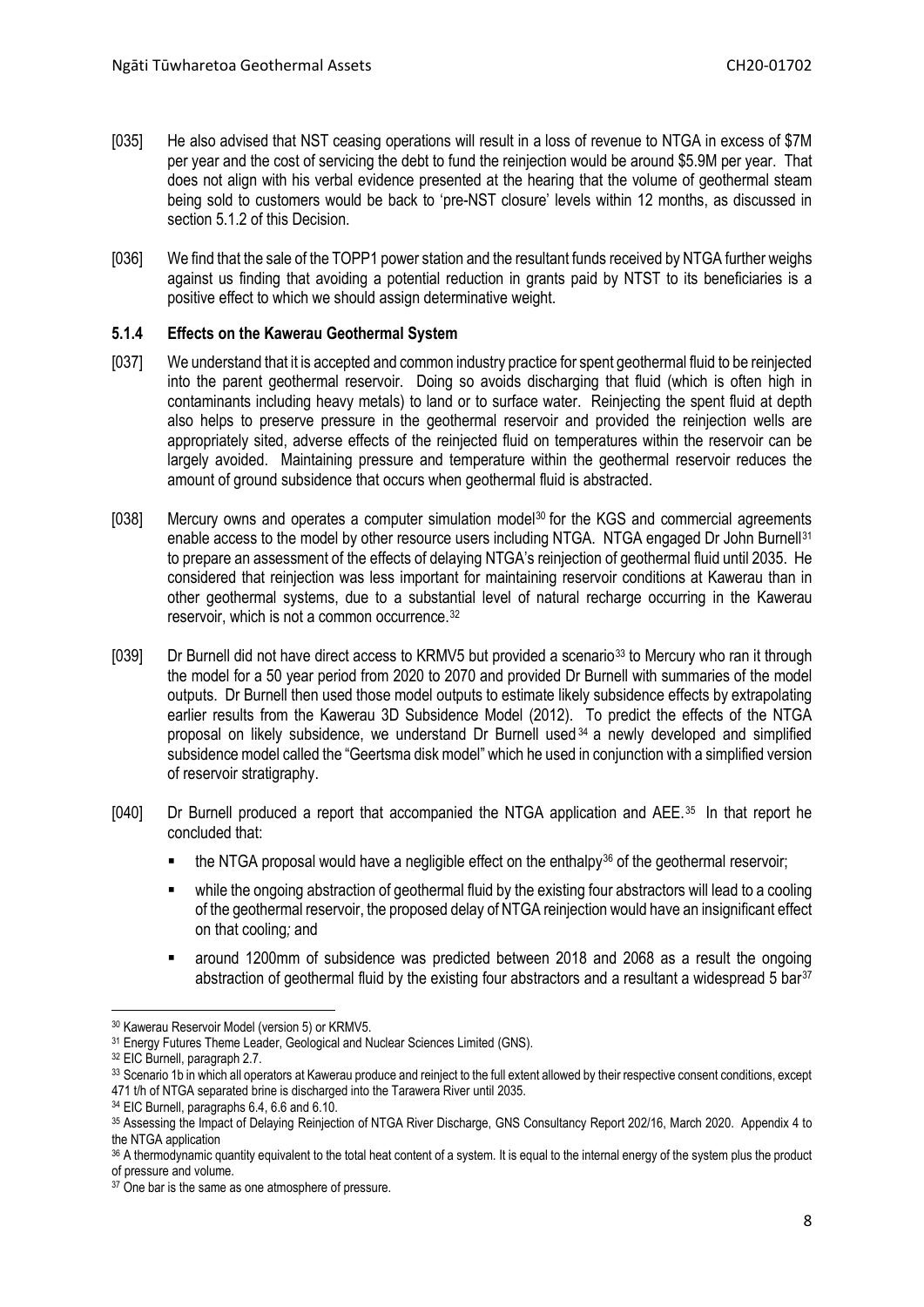pressure change predicted by Version 4 of the Reservoir Model. Delaying the NTGA reinjection of EBDP spent fluid would result in very little difference to that predicted pressure drop (less than 0.50 bar between 2021 and 2035) and resulting additional subsidence would be between 120mm and 65mm. [38](#page-8-0) That level of additional subsidence would have a negligible impact on other developers of the field and the sustainability of the Kawerau Geothermal System.

- [041] In his primary evidence Dr Burnell predicted around 400mm of subsidence over the production area of the KGF. He postulated that lower level of subsidence (400mm compared to the 1200mm previously predicted in his AEE report) was likely to be a result of KRMV5 predicting a lower amount of pressure decline than KRMV4.[39](#page-8-1) Dr Burnell concluded that delaying the reinjection until 2035 would result in 10mm more subsidence in the south-west of the KGF and 26mm less subsidence in the north around the reinjection area.
- [042] In his Supplementary Evidence Dr Burnell discussed an error he made in his primary evidence relating to the transfer of data from KRMV5 (the reservoir model) that he used for the subsidence calculations. From our questioning we understand that his conclusions in the first two bullet points in [040] above are still valid. However overall subsidence of 1500mm was now predicted and delaying the NTGA reinjection of EBDP spent fluid until 2035 would result in 10mm more subsidence in the south-west of the KGF and 7mm less subsidence in the north around the reinjection area. $40$  He described these changes as 'negligible'.
- [043] The BOPRC engaged Dr Jonathon Clearwater<sup>[41](#page-8-3)</sup> to review Dr Burnell's initial report. In overall terms Dr Clearwater was comfortable that the effects of the change sought by NTGA was likely to have only minor impacts on the geothermal reservoir. Dr Burnell reported that he discussed his revised subsidence predictions with Dr Clearwater who had advised "*Although the total magnitude of subsidence predicted has changed the relative difference predicted between the scenarios is small (~10mm out of ~1500mm)."*
- [044] We note that subsidence does not occur uniformly over the extent of a geothermal reservoir. Subsidence typically occurs as a shallow bowl centered on the abstraction location. While not discernable to the naked eye, the bowl-like nature of the subsidence results in "tilt" (or a sloping land surface) which can affect sensitive machinery and cause damage (including cracking) to rigid structures. Importantly, we understand that Dr Clearwater could not imagine a scenario where an additional 65mm of subsidence would make a difference to property structures or values. That being the case the same conclusion would apply to Dr Burnell's revised subsidence estimates outlined in his Supplementary Evidence.
- [045] We also note that the application was limited notified to Te Ahi o Māui Partnership, Geothermal Developments Limited, Mercury NZ (as tappers) Norske, Oji Fibre, Carter Holt Harvey Wood Products, Asaleo Care, Sequal Lumber, Waiū Milk Factory and Nova Energy as users of the resource and none of those parties chose to lodge a submission.
- [046] On the evidence available we are satisfied that the NTGA proposal will have no more than minor adverse effects on the Kawerau geothermal system, existing users of that geothermal resource and the owners and operators of structures and machinery located on the land overlying the system.
- [047] We find that a consideration of these geothermal matters does not weigh against granting the NTGA application.

<span id="page-8-0"></span><sup>38</sup> The 120mm estimated subsidence is based on the modelled outputs from version 4 of the Reservoir Model. Dr Burnell estimated pressure decline using version 5 of the Reservoir Model would be less than 2.7 bar between 2020 and 2070 (compared to 5 bar under version 4) and on that basis he considered that additional subsidence would only be 65mm

<span id="page-8-1"></span><sup>39</sup> EIC Burnell, paragraph 6.19.

<span id="page-8-2"></span><sup>40</sup> SE Burnell, paragraph 3.5.

<span id="page-8-3"></span><sup>&</sup>lt;sup>41</sup> Flow State Solutions.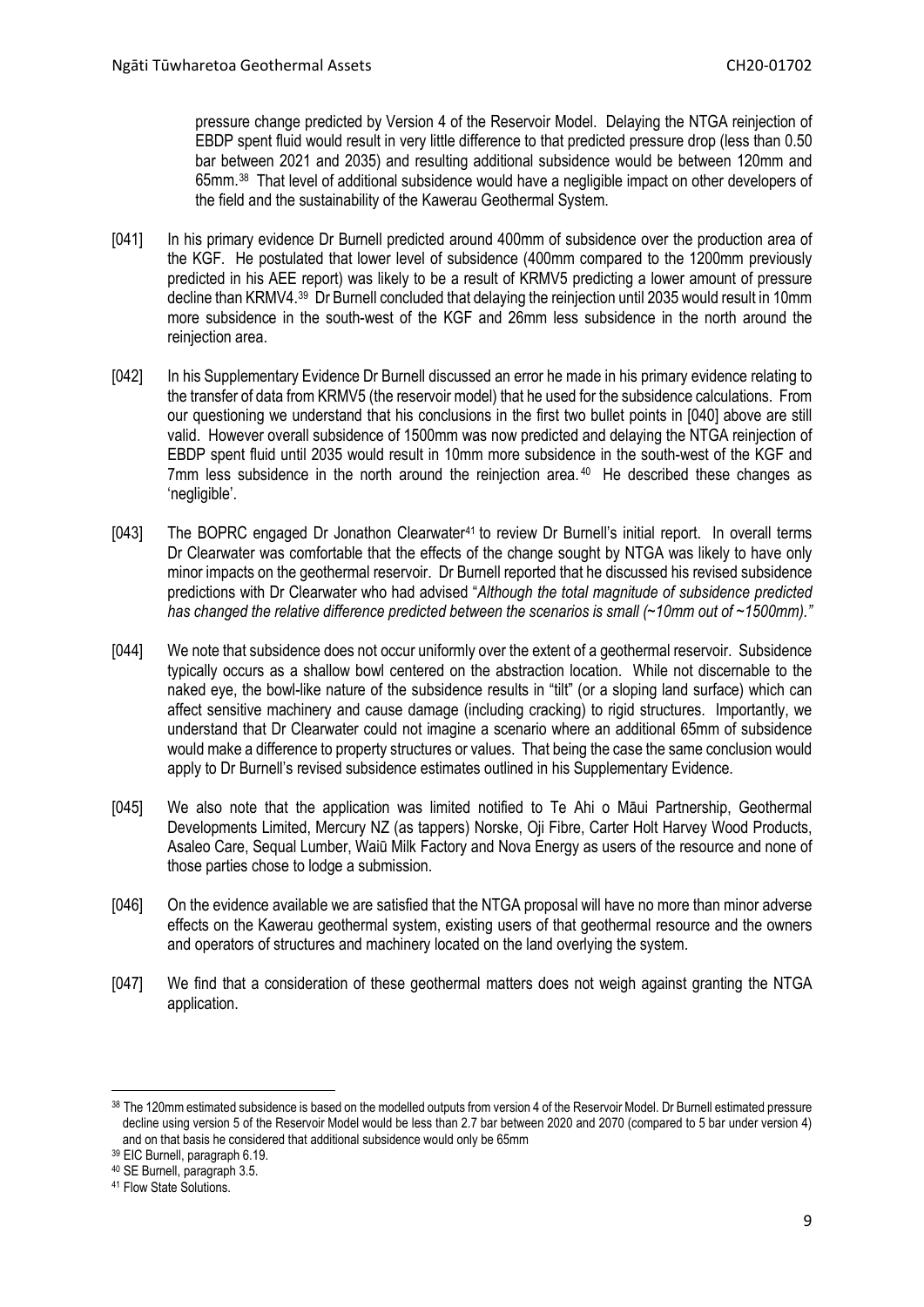#### <span id="page-9-0"></span>**5.1.5 Effects on the Tarawera River and marine receiving environment**

- [048] NTGA engaged Dr Chris Hickey[42](#page-9-1) to assess water quality effects on the Tarawera River. The s42A Report author engaged Dr Alastair Suren[43](#page-9-2) to review the ecological aspects of Dr Hickey's assessment and Dr Ngaire Phillips<sup>[44](#page-9-3)</sup> to review the effects of the discharge on ecotoxicology and risks to human health.
- [049] Spent geothermal fluid can contain a range of potentially harmful contaminants. In this case that includes ammonia, hydrogen sulphide, boron, arsenic, mercury and lithium. Using the most up to date chemical monitoring and flow data from NTGA from their compliance testing for the East and West bank discharges (to 2019) Dr Hickey generated combined discharge data and downstream concentrations and guideline comparisons. Dr Hickey assessed the effects of the EBDP discharge of harmful contaminants against a wide range of water quality parameters under worst case conditions. [45](#page-9-4) He also examined monitoring data obtained from a longitudinal survey of the river undertaken in 2014 and undertook a longitudinal survey of geothermally-related sediment eel tissue contaminants. [46](#page-9-5) His conclusions are summarised in tabular form in the s42A Report<sup>[47](#page-9-6)</sup> and in his statement of evidence.  $48$
- [050] We observe Dr Hickey's assessment concluded:
	- The EBDP discharge has a reasonable mixing zone of 200m;
	- The recent period from January 2017 was considered representative of likely future discharges from the NTGA operation;
	- The presence of significant diffuse inputs of geothermal contaminants upstream of the NTGA discharges means that an "add to background" approach should be used to calculate the downstream concentrations of the chemical contaminants;
	- **The lower Tarawera River below Kawerau comprises a mobile pumice bed (which limits the habitat 4** suitability for macroinvertebrates) and the reach below SH30 is channelised and stop-banked (reducing the suitability as a fish habitat);
	- The concentrations of geothermal contaminants (arsenic, boron, mercury, hydrogen sulphide and ammonia) in the receiving water, when assessed on an "add to background" basis for "worst case" conditions, were all less than the appropriate water quality guidelines;
	- However, the dissolved boron and dissolved arsenic final receiving environment concentrations were only marginally below the guideline values<sup>[49](#page-9-8)</sup> with respective safety factors of 1.0 and 1.3;<sup>[50](#page-9-9)</sup>
	- In terms of chronic toxicity, based on a multispecies assessment of the EBDP discharge with a worse case level of dilution there would be no toxicity to fish or invertebrates, but the combined discharge could result in a 20% reduction in algal growth;
	- Regarding downstream sediment quality, mercury levels exceeded the low ANZECC guideline at one site in 2008 and arsenic and mercury exceeded the low ISQG guideline 2019. That was not considered to have an adverse effect on sediment dwelling macroinvertebrates as the Tarawera River bed is mobile at the sampling locations and is not likely to be colonised by macroinvertebrates;
	- The 2014 receiving water longitudinal study showed that water physico-chemistry results during the survey were suitable for supporting healthy benthic invertebrate communities however the ANZECC 2000 recreational water quality guidelines were exceeded for boron, iron and ammonia downstream

<span id="page-9-1"></span><sup>42</sup> Principal Scientist, NIWA.

<span id="page-9-2"></span><sup>43</sup> Bay of Plenty Regional Council Senior Environmental Scientist.

<span id="page-9-3"></span><sup>44</sup> Director and Aquatic Ecology and Ecotoxicology Specialist, Streamlined Environmental.

<span id="page-9-4"></span><sup>45</sup> The *'Worst Case Scenario'* is based on a 7 day mean annual low flow in the Tarawera River and assumes the fully consented discharge which results in a dilution of 1.6% downstream of the discharge points.

<span id="page-9-5"></span><sup>46</sup> EIC Hickey, paragraph 7.2 and page 36.

<span id="page-9-6"></span><sup>47</sup> Section 9.1, Table 3.

<span id="page-9-7"></span><sup>48</sup> EIC Hickey, paragraph 15.2

<span id="page-9-8"></span><sup>49</sup> Updated boron guideline for 95% species protection (ANZG 2018b) and updated arsenic (V) guideline (Hickey et al. 2019).

<span id="page-9-9"></span><sup>50</sup> EIC Hickey, Attachment 8.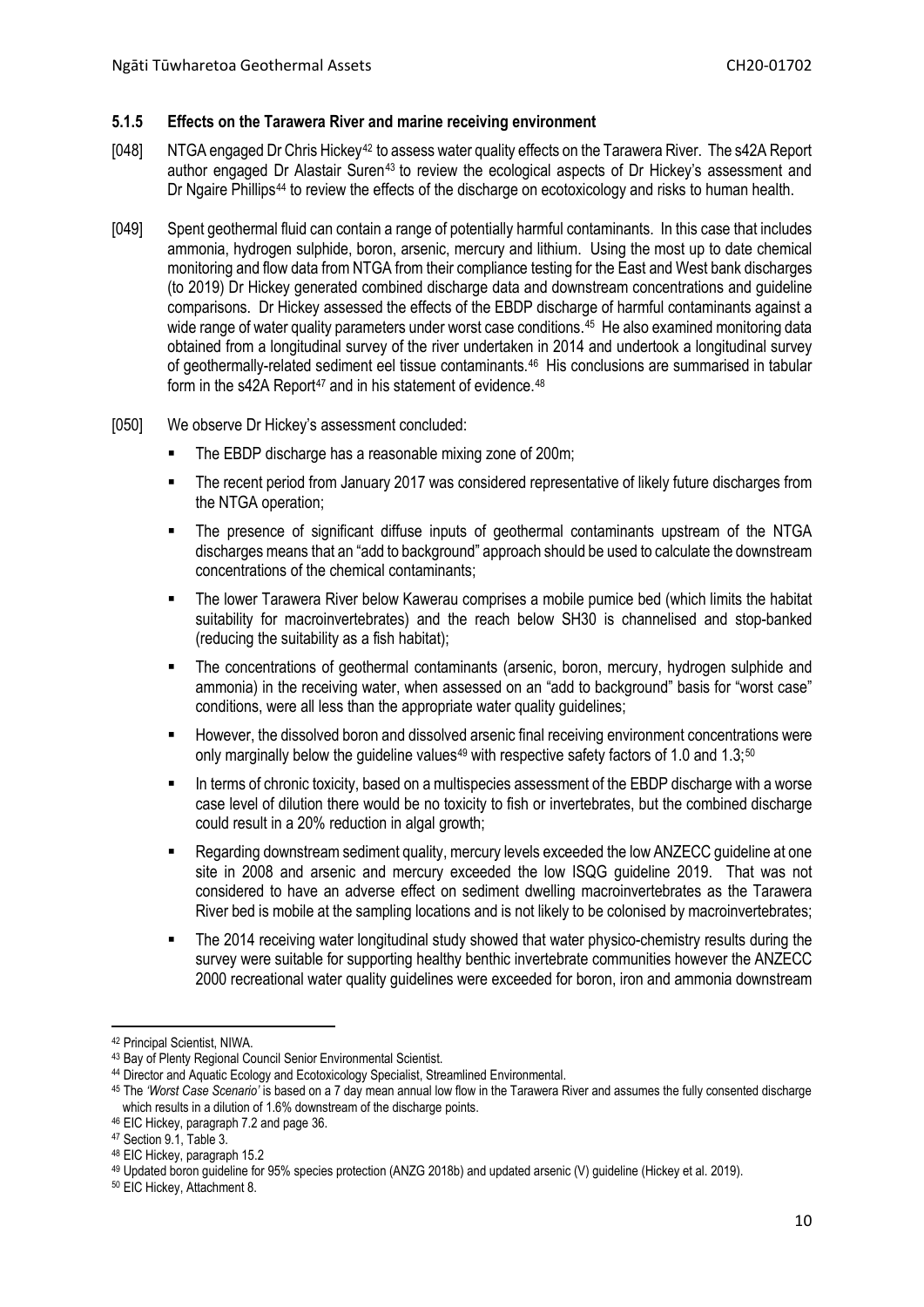of the NTGA discharges. The ammonia concentration could cause odour and the exceedances could cause the temporary disruption of recreational activities;

- Stock drinking water guidelines are not exceeded for any geothermal contaminants nor a wide range of other water quality parameters in the Tarawera River upstream or downstream of the NTGA discharges and there are no consented takes for drinking water supply downstream of the NTGA discharges;
- Regarding the risk to human health from consuming food, the highest mercury concentrations in eels were observed at Onepū (several kilometres downstream), but these levels were still lower than Food Standards Australia New Zealand guidelines and thus did not represent any risk to human health. Metal and trace element concentrations in watercress were elevated, but that was attributed to natural geothermal discharges to the river. There was a minimal risk to human health from the consumption of eels or watercress.
- [0[51](#page-10-0)] In his primary evidence DR Hickey concluded: 51

*"Overall, I consider that the nature of the geothermal wastewaters discharged by NTGA is consistent with the current and historic natural geothermal inputs to the Tarawera River. My assessment of the NTGA discharges incorporates an "add to background" approach for effects assessment, and I am of the opinion that the level of effects are scientifically acceptable, and are accurately described as minor (or less) in magnitude. Based on my analysis, I consider that there are no reasons from a water quality perspective not to change the conditions in the manner requested by NTGA"*

- [052] He nevertheless recommended additional algal toxicity testing for both the East and West discharges or a combined discharge sample, 5 yearly multispecies toxicity testing, 5 yearly multisite eel and marine shellfish<sup>[52](#page-10-1)</sup> monitoring, additional sediment sites within 5 yearly eel monitoring to include sites immediately upstream and below the reasonable mixing zone, additional information on harvest quantities and locations (both commercial and recreational) for eels from the Tarawera River (and local reference rivers), and a health risk assessment for recreational consumers. [53](#page-10-2)
- [053] NTGA accepted those monitoring recommendations.<sup>[54](#page-10-3)</sup>
- [054] Dr Hickey also recommended;
	- that some level of baseline monitoring should be undertaken to obtain reliable reference data for the river both upstream of Kawerau and immediately upstream of the NTGA discharges; AND
	- the construction of a silica terrace for the East Bank discharge to flow over before entering the Tarawera River.
- [055] NTGA also accepted those recommendations.[55](#page-10-4)
- [056] Dr Suren was initially concerned about the age of the monitoring data used by Dr Hickey, the distance downstream of the sampling sites, and the lack of assessment of the combined EBDP and WBDP discharges. This led to BOPRC making a s92 request for further information from NTGA. In response Dr Hickey recommended a monitoring programme that included ecotoxicity testing (including sediment monitoring immediately downstream of the 200m mixing zone and an algal toxicity assessment) and a multi-site eel and marine shellfish monitoring programme to address human health risk matters. In his

<span id="page-10-0"></span><sup>51</sup> EIC Hickey, paragraph 15.3.

<span id="page-10-1"></span><sup>52</sup> There are no freshwater mussels in the river and only limited distribution of watercress downstream of the NTGA discharges. EIC Hickey, page 37.

<span id="page-10-2"></span><sup>53</sup> EIC Hickey, paragraph 2.10.

<span id="page-10-3"></span><sup>54</sup> EIC McClintock, paragraph 5.10.

<span id="page-10-4"></span><sup>55</sup> EIC McClintock, paragraph 5.12.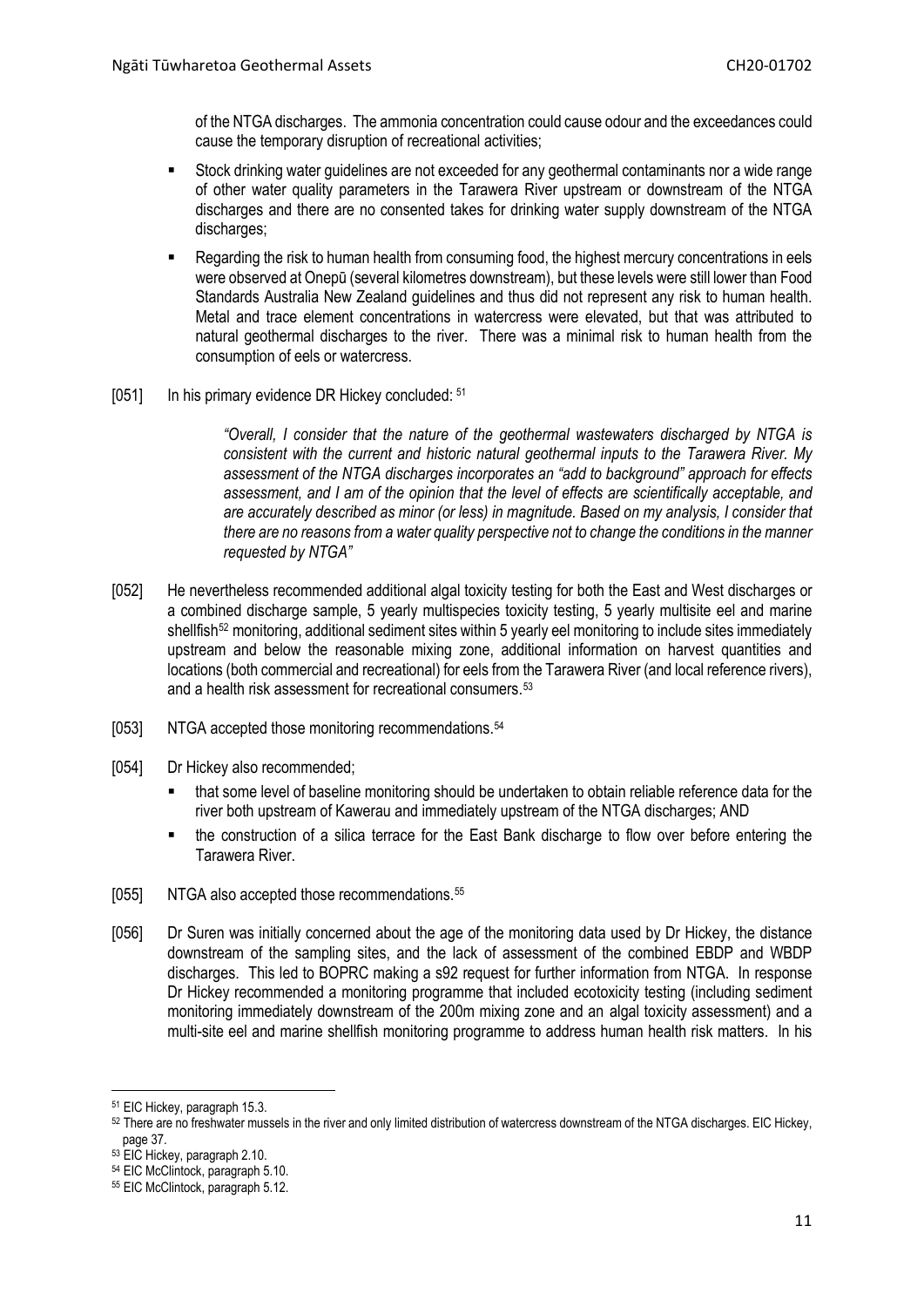Supplementary Evidence, as a result of conferencing with Dr Suren, Dr Hickey recommended additional monitoring relating to macroinvertebrates.[56](#page-11-0)

- [057] From our questions posed at the hearing we understand that all of Dr Hickey's monitoring recommendations are captured in the recommended conditions that were attached to Mr McLean's Supplementary Evidence.
- [058] Dr Phillips' ecotoxicity review raised concerns regarding the age of the data, the location of the sampling points, lack of ecotoxicity testing of the West Bank discharge, and the lack of information on the level of local harvesting and consumption of shellfish, eel and watercress downstream of the EBDP. However, Dr Phillips advised Ms Pappon that her "*overall feeling was that, from an ecotoxicity and human health perspective, the weight of evidence indicated that there was unlikely to be any significant effects, other than perhaps on algae". [57](#page-11-1)*
- [059] Ms Pappon considered that NTGA had demonstrated compliance with existing consent conditions (where limits apply) and compliance with relevant guidelines (such as ANZECC) for the most part. On that basis the effects of continuing the EBDP discharge were likely to be of a scale that was no more than minor. She considered that a monitoring programme alongside adaptive management responses should however be imposed and it would be beneficial to also provide for mātauranga monitoring.<sup>[58](#page-11-2)</sup>
- [060] We asked Dr Surren and Dr Phillips[59](#page-11-3) if they agreed with Dr Hickey's overall conclusion that the EBDP discharge was having minor (or less) adverse effects on Tarawera River water quality and there were no reasons from a water quality perspective not to change the conditions in the manner requested by NTGA. Mr Fraser advised us that they did.
- [061] In our Minute #2 we questioned the annual and total loads of contaminants that would be discharged over the next 14 years should the s127 application be granted and the effect of that on downstream depositional environments. In response Dr Hickey advised that he expected almost all of the geothermal constituents to be discharged to the marine receiving environment rather than retained in depositional environments in the lower Tarawera River. [60](#page-11-4)
- [062] Dr Hickey advised that the median downstream concentrations of total ammoniacal nitrogen, sulphide and dissolved arsenic resulting from the NTGA combined EBDP and WBDP discharges would all be greater than the concentrations of those contaminants in seawater.<sup>[61](#page-11-5)</sup> We asked what adverse effect if any that would have on the marine ecosystem. In his Supplementary Evidence Dr Hickey predicted no marine toxicity would result from the concentrations of arsenic, total hydrogen sulphide or ammoniacal-N in the Tarawera River attributable to the NTGA geothermal discharges because the river concentrations of those contaminants with the addition of the NTGA geothermal discharges would all be below chronic marine water quality guidelines.<sup>[62](#page-11-6)</sup>
- [063] Finally, we have considered the mass load of heavy metals that will be discharged over the 14 year period should the s127 application be granted. From Table 6-5 of Mr Hickey's Evidence in Chief that would result in an additional 3,749 tonnes of boron, an additional 123 tonnes of arsenic and an additional 30 kilograms of mercury to be discharged to the Tarawera River and thereafter into the Pacific Ocean. That was of concern to Ms Hughes and we can appreciate why that was so as those are large amounts of toxic heavy metals.

**<sup>.</sup>** <sup>56</sup> SE Hickey, paragraph 4.4.

<span id="page-11-1"></span><span id="page-11-0"></span><sup>57</sup> Section 42A Report, section 9.1.2.

<span id="page-11-2"></span><sup>58</sup> Section 42A Report, section 9.1.1.

<span id="page-11-3"></span><sup>&</sup>lt;sup>59</sup> By way of written questions provide to Mr Fraser prior to the hearing.

<span id="page-11-4"></span><sup>60</sup> EIC Hickey, paragraph 12.13.

<span id="page-11-5"></span><sup>61</sup> EIC Hickey, Table 6-2.

<span id="page-11-6"></span><sup>62</sup> SE Hickey, paragraphs 2.1 to 2.17.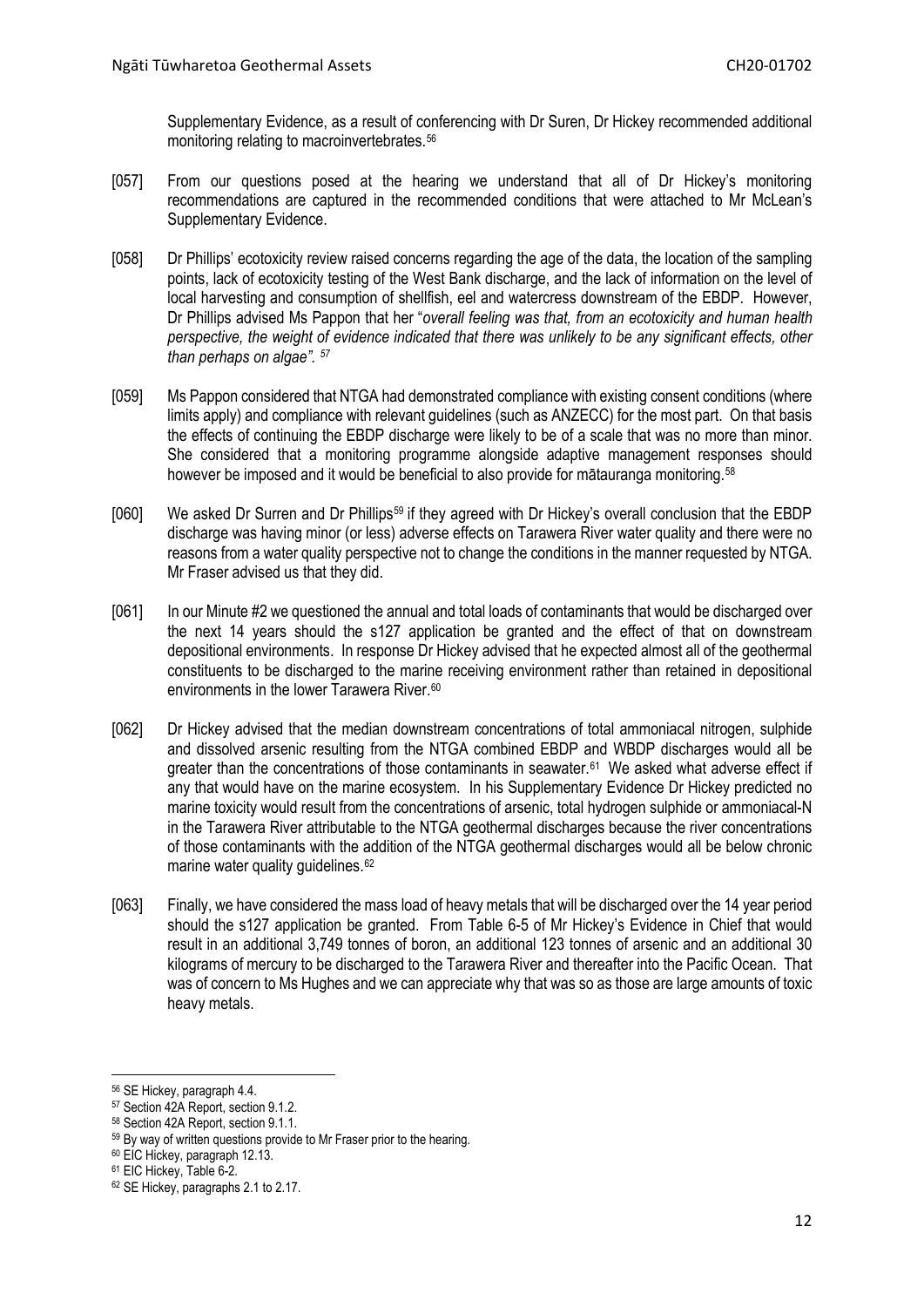#### [064] Addressing this matter Dr Hickey advised: $63$

"*The discharged mass loads need to be converted to receiving water concentration – by dilution into the river flow – to provide the base concentration for bioaccumulation processes to occur. In the case of the NTGA discharges, their volume of discharge is less than 2% of the river flow under worst case conditions. Any annual loads would need to be related to annual river flow to generate annual mean concentration. Thus, any sole reliance on mass load values are not informative in relation to receiving water exposure and bioaccumulation processes*."

- [065] We asked Dr Hickey if the volume of heavy metals that would be discharged over the 14 year period caused him any concern at all. He replied that it did not as there were background levels of all of those metals in the ocean.
- [066] We asked Dr Surren and Dr Phillips the same questions.<sup>[64](#page-12-2)</sup> Mr Fraser advised us that Dr Phillips agreed with Dr Hickey, but Dr Suren was more circumspect and he had some concerns, but they would be addressed by the monitoring proposed by NTGA.
- [067] On the evidence we conclude that potential adverse effects on the water quality and ecology of the Tarawera River, its estuary and ultimately the marine receiving environment do not in themselves weigh against granting the NTGA application.

#### <span id="page-12-0"></span>**5.1.6 Effects on Māori cultural values and interests**

- [068] As noted by counsel for NTGA "*Four iwi have recognised interests in the Tarawera Awa, being Ngāti* Tūwharetoa, Ngāti Awa, Ngāti Rangitihi, and Ngāti Mākino, Ngāti Tūwharetoa<sup>65</sup> and Ngāti Rangitihi have *provided their written approval to the NTGA application and Ngāti Mākino did not make a submission*."[66](#page-12-4) The identification of these four iwi was confirmed by Ms Pappon who referred to the iwi boundary layers in the Office of Treaty Settlement maps.
- [069] Ngāti Tūwharetoa Bay of Plenty hold Statutory Acknowledgements over the KGS and the Tarawera River. NTGA is the subsidiary of Ngāti Tūwharetoa Holdings Limited; the commercial arm of the Ngāti Tūwharetoa (Bay of Plenty) Settlement Trust (NTST).
- [070] Ngāti Awa (TRoNA) also hold a statutory acknowledgement over the Tarawera River; from the confluence with the Mangakotukutuku Stream to the mouth of the Tarawera River. Evidence in support of TRoNA's submission was provided by Beverley Hughes.<sup>[67](#page-12-5)</sup>
- [071] As noted in the NTGA Reply submissions "*There can be no doubt that the Tarawera Awa is a taonga of great cultural significance to Ngāti Tūwharetoa and Ngāti Awa*."[68](#page-12-6)
- [072] NTGA say that allowing the EBDP discharge to continue for another 14 years will enhance the mauri of the Tarawera River. This is perhaps best encapsulated by NTGA witness Bev Adlam who stated:<sup>[69](#page-12-7)</sup>

*The geothermal discharge this application refers to is a central part of the Mauri of the Awa. It enhances and replenishes the geothermal heart and spirit of the Awa, which has been depleted and impacted on since the 1950's with the industrial developments in Kawerau. …. We do not accept the local geothermal fluid as being 'contaminants' as they are a natural part of the Awa* 

<span id="page-12-1"></span><sup>63</sup> SE Hickey, paragraph 3.6.

<span id="page-12-2"></span><sup>&</sup>lt;sup>64</sup> Also by way of written questions provide to Mr Fraser prior to the hearing.

<span id="page-12-3"></span><sup>&</sup>lt;sup>65</sup> As we noted in section 4.1 of the Decision, this was withdrawn prior to the hearing, but not out of a concern about the adverse effects of the proposal.

<span id="page-12-4"></span><sup>66</sup> Opening submissions, paragraph 6.1.

<span id="page-12-5"></span><sup>67</sup> Statement of Evidence on Behalf of Te Runanga O Ngāti Awa (TRONA), 17 June 2021 referred to hereafter as EIC Hughes

<span id="page-12-6"></span><sup>68</sup> Reply submissions, paragraph 2.1.

<span id="page-12-7"></span><sup>69</sup> EIC Adlam, paragraphs 4.1 and 4.6.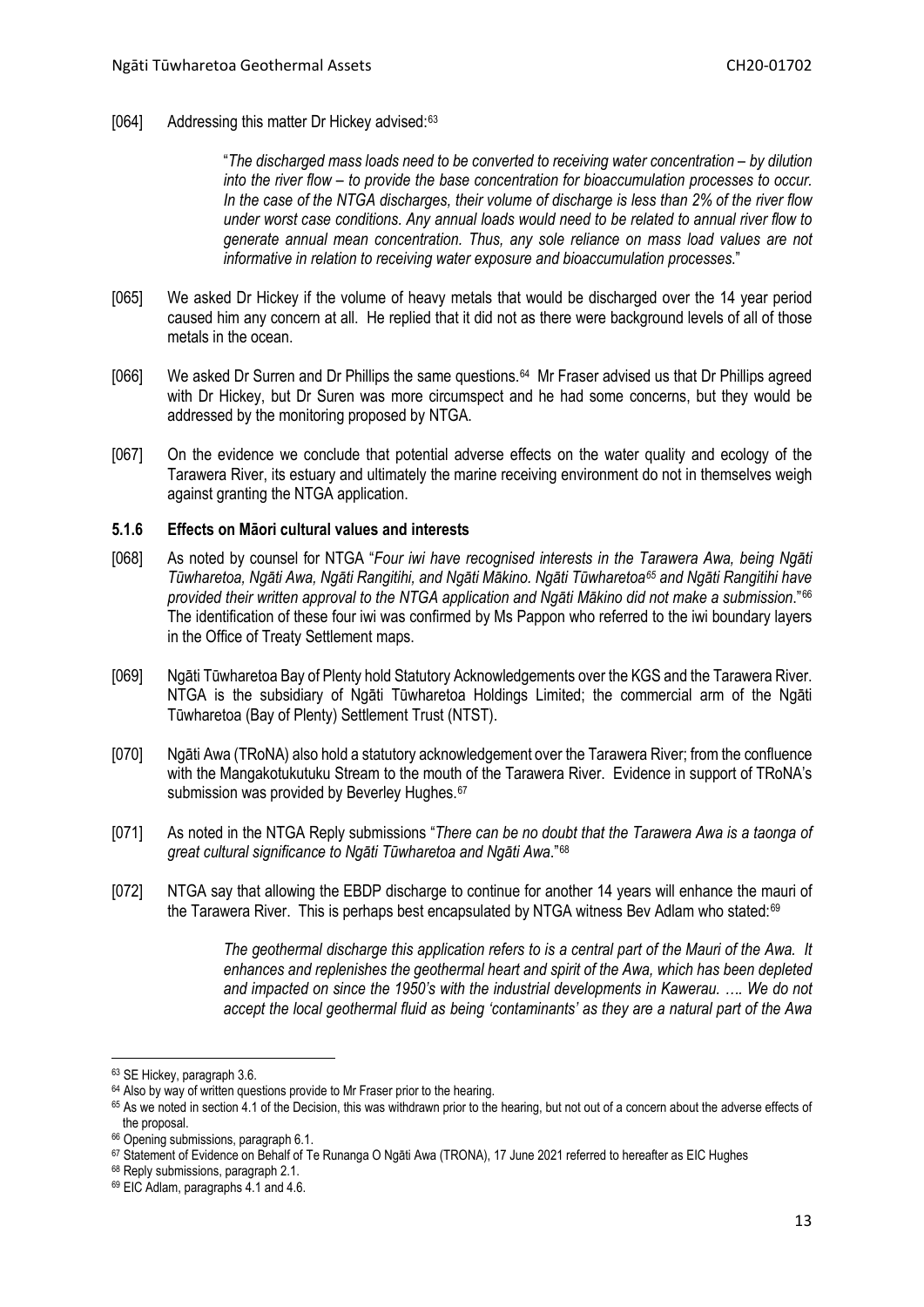*and in some ways assist in the restoration of the Awa as we all work towards this journey to give mana to the Awa and mana to the Ngawha that they deserve."*

[073] In her Supplementary Evidence Ms Adlam helpfully answered our query about whether the EBDP was a 'natural flow'. She stated:

> *"The discharge of geothermal water from deep within the Ngāwhā to the surface of the Awa used to occur as part of the normal behaviour of the geothermal system and is a natural flow. That flow does not occur naturally now, but I see NTGA's East Bank and West Bank discharges as being a replenishment of those historical flows."*

[074] Ms Adlam's view was echoed in the evidence of NTST Trustee Amorangi Graham Kahu Te Rire who stated:[70](#page-13-0)

> "*The flow that is received by the Awa on the eastern bank from the NTGA operations is a way of replenishing the Mauri of the Awa by reintroducing geothermal water that has always been an integral part of the Awa. Although the water is sourced from deeper within the system than would naturally flow to the Awa, we view the whole Ngawha as one flow, and to us there is no difference*."

[075] Regarding mahinga kai, in his Supplementary Evidence Mr Milner advised:[71](#page-13-1)

"*During a site visit with Ngāti Tūwharetoa kaumātua, kuia, and NTGA staff on the 6th of May 2021, feedback on mahinga kai was positive and that kai was still harvested today, but the abundance has decreased. Therefore, the traditional practice of harvesting mahinga kai was still occurring at traditional sites which is a good indication of a key component of the mauri of the Awa*."

- [076] We asked Mr Milner what was harvested and where from. He replied that it involved watercress, tuna (eels) and koura (freshwater crayfish), including from areas below the EBDP. That was reinforced by Ms Adlam and Amorangi Te Rire, although they both stated that koura were no longer present in the river. We accept that the contemporary harvesting of mahinga kai is a good indicator that the existing water quality is not inappropriate for cultural uses.
- [077] Conversely TRoNA[72](#page-13-2) say the EBDP "… *discharge degrades the mauri of the river, its environs, the marine receiving environment and the air freshwater*." We refer to the following passages from the evidence of Ms Hughes to set out what we understand to be Ngāti Awa's position:<sup>[73](#page-13-3)</sup>

*"This is not a natural discharge but is a man-made industrial discharge established when, in the 1950's the Crown drilled the first wells deep into the Kawerau geothermal system and drew geothermal fluid to support the establishment and operation of the Tasman Pulp & Paper Company. …* 

*"Ngāti Awa assesses that the east bank discharge does not maintain, protect, or sustain the health and well-being of, that it adversely affects Ngāti Awa relationships with freshwater and the Tarawera River, and that it degrades the mauri of freshwater rather than enhancing the mauri as promoted by Objective 9 of the Ngāti Awa Environmental Management Plan."*

*"… it is self-evident that the natural flows and seepages, and the traditional uses to which they were put, cannot compare with the volumes and levels of contaminants discharged from the* 

<span id="page-13-0"></span><sup>70</sup> EIC Te Rire, paragraph 6.3.

<span id="page-13-1"></span><sup>71</sup> Paragraph 2.2.

<span id="page-13-2"></span><sup>72</sup> EIC Hughes, paragraph 41.

<span id="page-13-3"></span><sup>73</sup> EIC Hughes, pages 14, 15 and 18.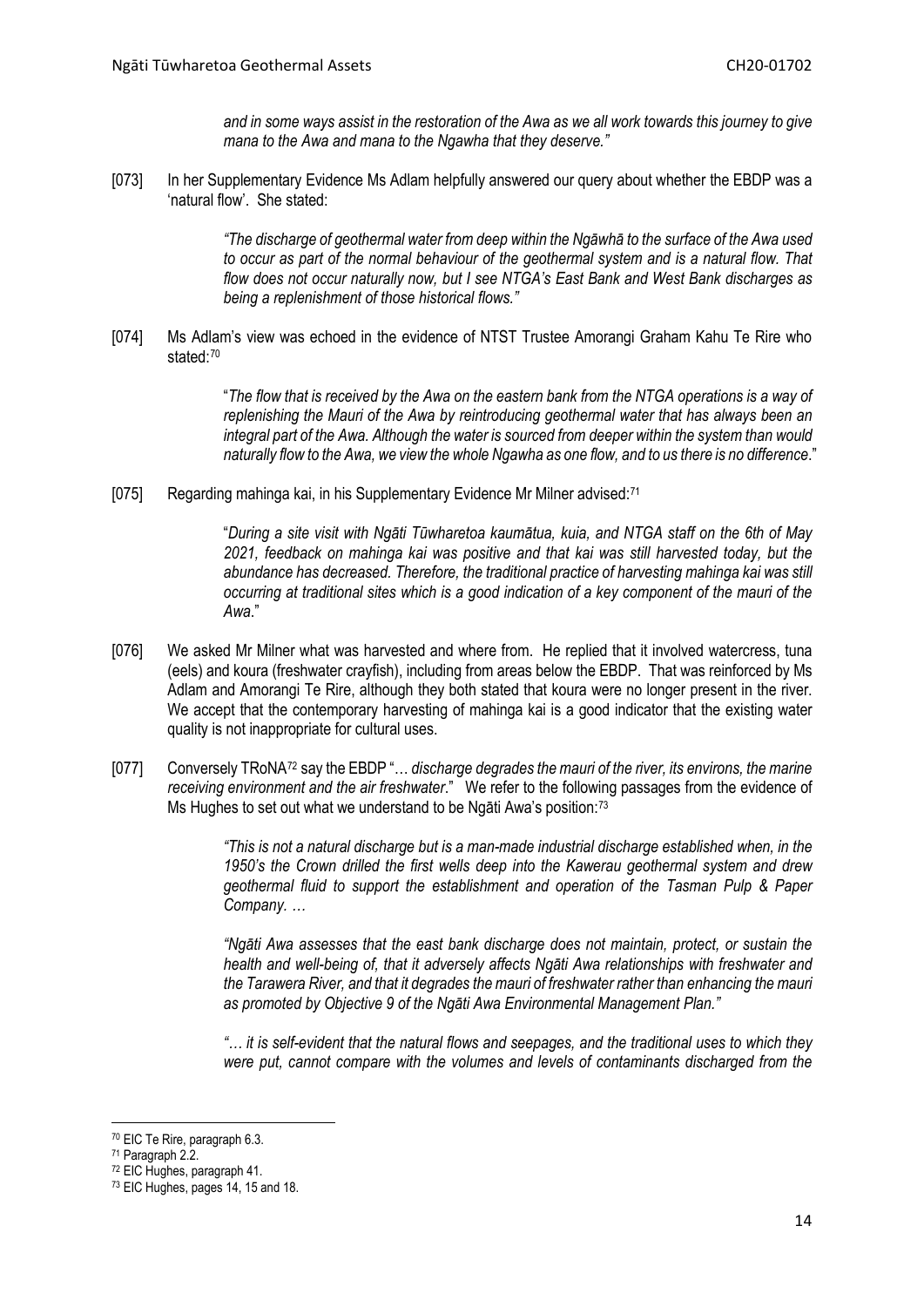*industrial east bank outfall, which is, in our view an unnatural, industrial discharge that is harmful to the mauri of freshwater, and Tarawera River, and the receiving environment into which it flows."*

*"… Ngāti Awa seeks to ensure that the only geothermal influences on Tarawera River and environs are natural influences that have arisen from the movements of Papatuanuku and her unborn child Rūaumoko."*

- [078] The views of NTGA / NTST and TRoNA are diametrically opposed. NTGA / NTST see the EBDP discharge as a means of restoring previous but now diminished natural flows of deeply sourced geothermal fluid into the Tarawera River. Conversely TRoNA sees that discharge as an 'unnatural' discharge of contaminants.
- [079] As stated by Mr Milner in his Supplementary Evidence[74](#page-14-0) "*In essence, we have come to an impasse due*  to NTST and TRoNA's contrasting views of the impact of the discharge on the mauri and health and *wellbeing of the Tarawera Awa.*"
- [080] Counsel for NTGA referred to case law which stated that in the event of conflicting evidence as to Māori cultural values and practices, it is open to the consent authority (us in this case) to accept the evidence of one iwi over another[.75](#page-14-1) However, we find that it is not for us to favour one view over the other or to assume that they somehow cancel each other out. Instead, we recognise and acknowledge both as is required by Policy KT P16 of the Regional Natural Resources Plan which is "*To recognise that different iwi and hapu may have different water, land and geothermal resource management concerns, practices and management methods*."
- [081] Counsel for NTGA urged us to place greater weight on the evidence from NTGA, given that " … *they were prepared to back their case with kuia and kaumātua and TRONA did not*".[76](#page-14-2) While that may be the case, we do not consider that denigrates TRoNA's concerns as enunciated to us by Ms Hughes.
- [082] The TRoNA submission and the evidence of Ms Hughes inevitably lead us to find that granting the NTGA application will result in adverse effects on the cultural values and interests of Ngāti Awa. That is a factor that weighs significantly against granting the application, notwithstanding NTST's opposing view.
- [083] We note that TRoNA supported the two year extension of the EBDP discharge recommended by Ms Pappon which would see the EBDP discharge cease by 1 January 2023. We discuss that further in section 7 of this Decision.
- [084] TRoNA also sought an additional condition of consent as follows:

*At the cost of the Consent Holder, the Consent Holder shall convene regular six-monthly engagement hui with members of Te Rūnanga o Ngāti Awa and Ngāti Awa hapū representatives and kaitiaki for the purpose of providing progress reports on NTGA achievement of reinjection of all discharges from the East Bank outfall commencing December 2021*.

[085] We acknowledge the merits of that condition should a 14 year extension of the reinjection date be granted, as it will enable TRoNA to be fully informed of NTGA's progress with ceasing the EBDP discharge. In his Supplementary Evidence Mr McLean supported such regular engagement should the NTGA application be granted either until 2023 or for the full 14 years sought by NTGA.<sup>[77](#page-14-3)</sup>

<span id="page-14-0"></span><sup>74</sup> Paragraph 2.12.

<span id="page-14-1"></span><sup>75</sup> Opening submissions, paragraph 6.6(f).

<span id="page-14-2"></span><sup>76</sup> Reply submissions, paragraph 2.14.

<span id="page-14-3"></span><sup>77</sup> Paragraph 10.6(c).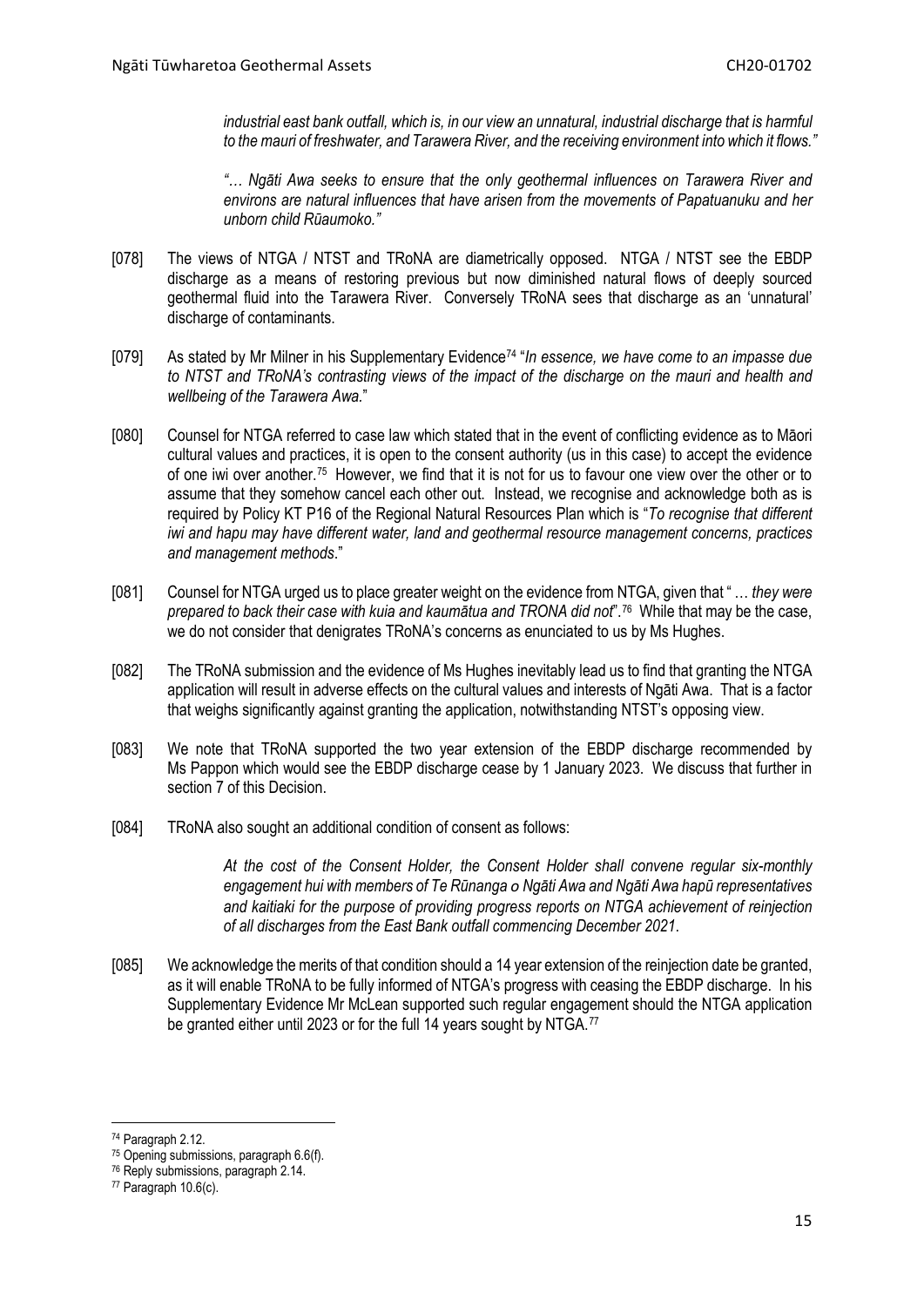### <span id="page-15-0"></span>**5.1.7 Costs of reinjection**

- [086] An interesting issue for us is how much weight we should afford to the adverse financial effect on NTGA arising from the costs of providing reinjection.
- [087] In our written questions to NTGA we noted that if the s127 application was declined NTGA stated they will need to spend ≈\$35 million constructing new injection wells and pipelines. Mr McClintock had advised that would be serviced by a bank loan. We asked Mr Osborne what the net impact on NTGA's total annual revenue would be on servicing that loan, taking into account any depreciation that could be claimed on those new assets. In his Supplementary Evidence Mr Osborne advised that assuming a commercial loan at market rates, the average annualised cost to NTGA would be \$5,932,033 per annum.[78](#page-15-1) We accept that is a significant annual sum.
- [088] Granting the NTGA application would avoid those costs.
- [089] We understand that there are a number of cases where parties have argued that the high cost of complying with conditions of consent makes those conditions unreasonable. The Courts, however, have consistently held that conditions are not unreasonable just because they will be expensive to comply with. In *Kiwi Property Management Ltd v Hamilton City Council*, the Environment Court held:[79](#page-15-2)

It is well known that a condition of a resource consent must be such as arises fairly and reasonably out of the subject matter of the consent. However, in our view, a consent is not "negated", or rendered "impracticable" or "frustrated", merely because it requires the carrying out of works which might be expensive. We agree with Mr Cooper's submission that such may be the price which an applicant has to pay for implementing a resource consent in certain circumstances.

- [090] It is therefore arguable that the cost of carrying out the previously committed to reinjection is the price that NTGA has to pay for utilising the Kawerau geothermal resource. If that cost is too high to bear then NTGA could choose to cease the abstraction of the geothermal fluid.
- [091] We put the *Kiwi Property* case to counsel for NTGA as it was not one discussed in their opening submissions. In Reply counsel helpfully submitted<sup>[80](#page-15-3)</sup> that the scenario addressed in *Kiwi Properties* "… *can be distinguished from the present circumstances - in the context of this application, the mitigation that TRONA and BOPRC would like to see implemented is not necessary to address adverse effects* …". While that may be correct insofar as it relates to 'western' effects on the Tarawera River and the marine receiving environment, it is not correct insofar as it relates to the cultural concerns strongly held by TRoNA.
- [092] Nevertheless, we find that the costs of reinjection would be an adverse financial effect on NTGA, albeit one that they previously agreed to in 2016 and one that reasonably derives from the ongoing exploitive use of the KGS. We note similar costs are borne by all other users of that resource, as noted in section 3 of this Decision.
- [093] Regarding NTGA's 2016 commitment to reinjection, we accept the evidence of Mr McClintock<sup>[81](#page-15-4)</sup> that from NTGA's perspective there are (at least) two important factors that apply now that did not apply at the time the 2016 decision was made to accept a reinjection target date of 1 January 2021. Those factors being firstly financial or commercial matters and secondly the evidence of Dr Burnell and Dr Hickey regarding the acceptable effects of respectively of not reinjecting the spent fluid back into the KGS reservoir and secondly the minor adverse effects on the health and well-being of the Tarawera River of continuing the EBDP discharge.

<span id="page-15-1"></span><sup>78</sup> SE Osborne, paragraph 2.3. Based on interest and principal repayments, depreciation and net operational and maintenance costs (noting the EDBP discharge O&M costs would not arise). Mr McClintock had advised that servicing the reinjection well debt would cost NTGA around \$2.5 million per annum but in answers to our questions he agreed that Mr Osbourne's figure was more appropriate.

<span id="page-15-2"></span><sup>79</sup> *Kiwi Property Management Ltd v Hamilton City Council* (2003) 9 ELRNZ 249 at [65].

<span id="page-15-3"></span><sup>80</sup> Reply submissions, paragraph 3.21.

<span id="page-15-4"></span><sup>81</sup> EIC McClintock, paragraph 1.9.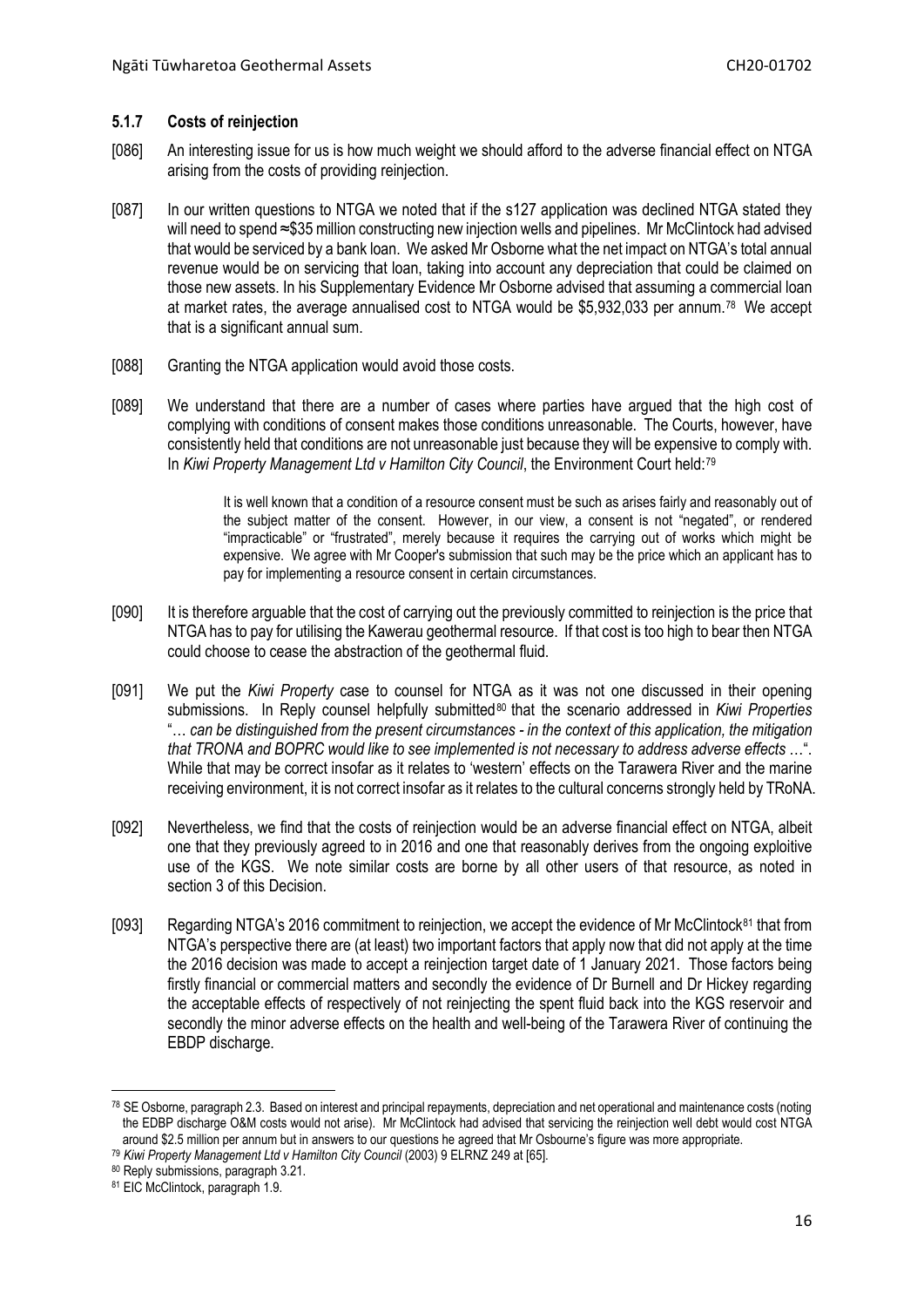#### <span id="page-16-0"></span>**5.1.8 Time required to cease the EBDP discharge**

[094] Ms Pappon and Ms Hughes both supported a two year extension of the 1 January 2021 discharge cessation date to enable NTGA to design and install the necessary reinjection infrastructure. To assess the practicality of that we asked Mr McClintock the period of time that would be required to design, construct and commission the necessary two new injection wells and pipelines. In his Supplementary Evidence Mr McClintock advised<sup>[82](#page-16-4)</sup> that the lead time would be between 1 to 3 years depending on rig availability and resource consent requirements.

#### <span id="page-16-1"></span>**5.1.9 Ngāti Rangitihi Claims Settlement Act**

- [095] Counsel for NTGA suggested that it would be premature to require reinjection given the pending Ngāti Rangitihi Claims Settlement Bill which when passed as an Act is likely to establish a statutory body called the Tarawera Awa Restoration Strategy Group comprising NTST, Te Mana o Ngati Rangitihi Trust, TRoNA and Ngati Makino Iwi Authority along with all other statutory agencies with the purpose of developing a restoration strategy for the Tarawera Awa in a document to be entitled Tarawera Awa Restoration Strategy. Counsel suggested that the new Strategy might decide that reinjection was not required.
- [096] That may be so but it is at least equally likely that the new Strategy will conclude that the EBDP discharge to the river should cease. Consequently, we are not persuaded that the pending Ngāti Rangitihi Claims Settlement Act is a sound reason for delaying reinjection.

#### <span id="page-16-2"></span>**5.2 National environment standards and other regulations**

- [097] The NES for Sources of Human Drinking Water (NESDW) is potentially relevant. However, we were informed that there are no community water supply intakes downstream of the NTGA discharges to the Tarawera River.
- [098] As noted by Ms Pappon, the National Environmental Standard for Freshwater Management 2020 (NESFM) is potentially relevant, particularly regulation  $54(c)$ .<sup>83</sup> That regulation requires a non-complying activity consent for any to discharge to water within or within a 100m setback from a 'natural wetland.' Assessing the definitions of 'wetland' in the NESFM, the NPSFM 2020 and the RMA she concluded that regulation 54 does not apply to the EBDP discharge. We agree.
- [099] No other relevant national environmental standards or regulations were brought to our attention and we are not aware of any.

### <span id="page-16-3"></span>**5.3 National policy statements**

- [100] The NPS for Freshwater Management 2020 (NPSFM) is applicable. The NPSFM 2020 was assessed by both NTGA $^{84}$  $^{84}$  $^{84}$  and the Ms Pappon. $^{85}$  $^{85}$  $^{85}$  We have had regard to those assessments. Our own assessment follows.
- [101] The sole Objective 2.1(1) of the NPSFM 2020 is:

The objective of this National Policy Statement is to ensure that natural and physical resources are managed in a way that prioritises:

- (a) first, the health and well-being of water bodies and freshwater ecosystems
- (b) second, the health needs of people (such as drinking water)
- (c) third, the ability of people and communities to provide for their social, economic, and cultural well-being, now and in the future

 $\overline{\phantom{a}}$ 82 SE McClintock, paragraph 6.2.

<span id="page-16-5"></span><span id="page-16-4"></span><sup>83</sup> Section 42A Report, section 5.

<span id="page-16-6"></span><sup>84</sup> NTGA Consent Change Application – NPS-FM and NES-FW Considerations, Enspire Memorandum to Mary Pappon BOPRC from Blair McLean, Enspire Consulting Ltd. Also the evidence of consultant planner Blair McLean.

<span id="page-16-7"></span><sup>85</sup> Section 42A Report, section 10.5, Table 13.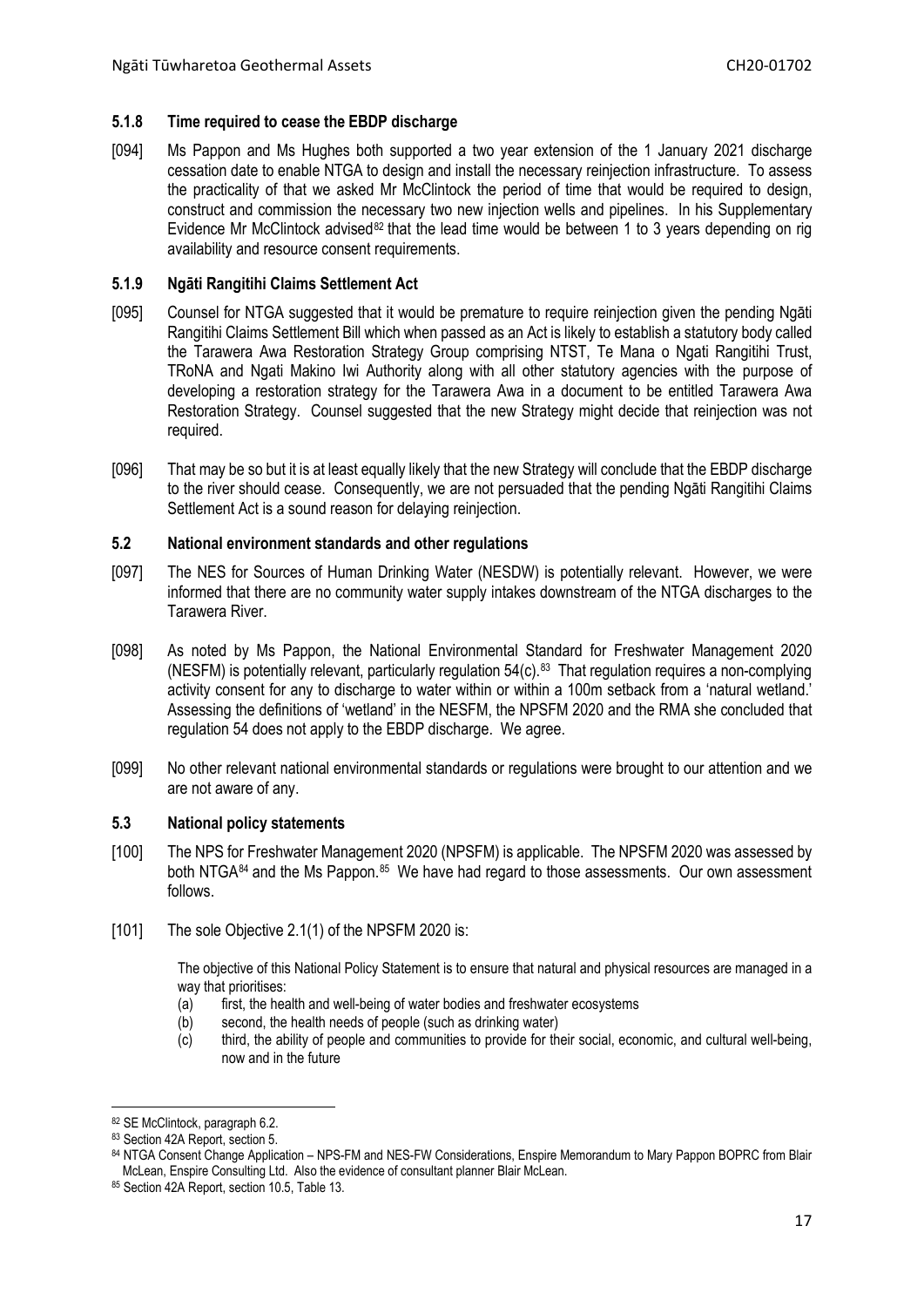- [102] The collective view of the Dr Hickey, Dr Suren and Dr Phillips was that the adverse effects of a continued EBDP discharge on the health and well-being of the Tarawera River and its freshwater ecosystem are *"minor (or less) in magnitude".* On that basis granting the NTGA application would not be inconsistent with the first priority of Objective 2.1.
- [103] In this case the health needs of people, including drinking water are not at issue.
- [104] Matters of social and economic well-being rank equally with cultural well-being as a third priority. Therefore, providing NTGA with an ability to achieve enhanced economic well-being does not outweigh the need to provide TRoNA an ability to provide for their cultural well-being. Nor does enabling NTST's ability to provide for their beneficiaries' social well-being. Again, these matters do not in our view 'cancel each other out'.
- [105] We find that the NTGA application is inconsistent with Objective 2.1(c) of the NPSFM 2020.
- [106] We consider that most relevant NPSFM policies are Policy 1, 2, 7, 9 and 15.[86](#page-17-0)
- [107] Policy 1 is to manage freshwater in a way that gives effect to Te Mana o te Wai. The NPSFM states that Te Mana o te Wai is a concept that refers to the fundamental importance of water and recognises that protecting the health of freshwater protects the health and well-being of the wider environment. This largely replicates Objective 2.1.
- [108] Importantly, TRoNA contend that the discharge will have an adverse effect on the mauri of the Tarawera River. We understand their view to be, as relayed to us in the evidence of Ms Hughes, that to give effect to the principles of mana whakahaere, kaitiakitanga and manaakitanga the EBDP spent geothermal fluids should be returned to their source deep below the earth, thereby preserving the mauri of the river. On the basis of TRoNA's submission and evidence we find that the NTGA application is inconsistent with Policy 1 of the NPSFM 2020 insofar as it relates to the freshwater values of TRoNA. We acknowledge however that it is consistent with the freshwater values of Ngāti Tūwharetoa and Ngāti Rangitihi*.*
- [109] Policy 2 is that tangata whenua are actively involved in freshwater management (including decision making processes) and Māori freshwater values are identified and provided for. In this case Ngāti Tuwharetoa are essentially the applicant and they have therefore been actively involved in (and support) the NTGA proposal and they say it provides for their freshwater values. Conversely Ngāti Awa oppose it say it will not provide for their freshwater values. We acknowledge that NTGA has made genuine and comprehensive attempts to engage with TRoNA and resolve their concerns.
- [110] Counsel for NTGA contended that the conditions they recommend provide an avenue and opportunity for TRoNA to express their views and exercise their responsibilities as kaitiaki, provide for a sophisticated system of monitoring water quality effects on the Awa, and provide an adaptive management regime to address any issues arising.<sup>[87](#page-17-1)</sup> From the evidence of Ms Hughes we understand that TRoNA does not agree with that, although they welcomed the opportunity for further dialogue with NTGA.
- [111] We find that the NTGA application is not consistent with Policy 2 of the NPSFM 2020 insofar as it relates to the freshwater values of TRoNA, but it is consistent with the freshwater values of Ngāti Tūwharetoa and Ngāti Rangitihi*.*
- [112] Policy 7 is that the loss of river extent and values is avoided to the extent practicable. The NPSFM defines loss of value as including where the river is less able to provide for matters including ecosystem health, indigenous biodiversity, Māori freshwater values and amenity. Following on from the above discussion, we find that the NTGA application is inconsistent with Policy 7 of the NPSFM 2020 insofar as it relates to

<span id="page-17-0"></span><sup>86</sup> The remaining policies relate to procedural matters; BOPRC plan making, the use and development of land, monitoring and information provision; or features that are not present here (natural inland wetlands and outstanding water bodies).

<span id="page-17-1"></span><sup>87</sup> Opening submissions, paragraph 8.4.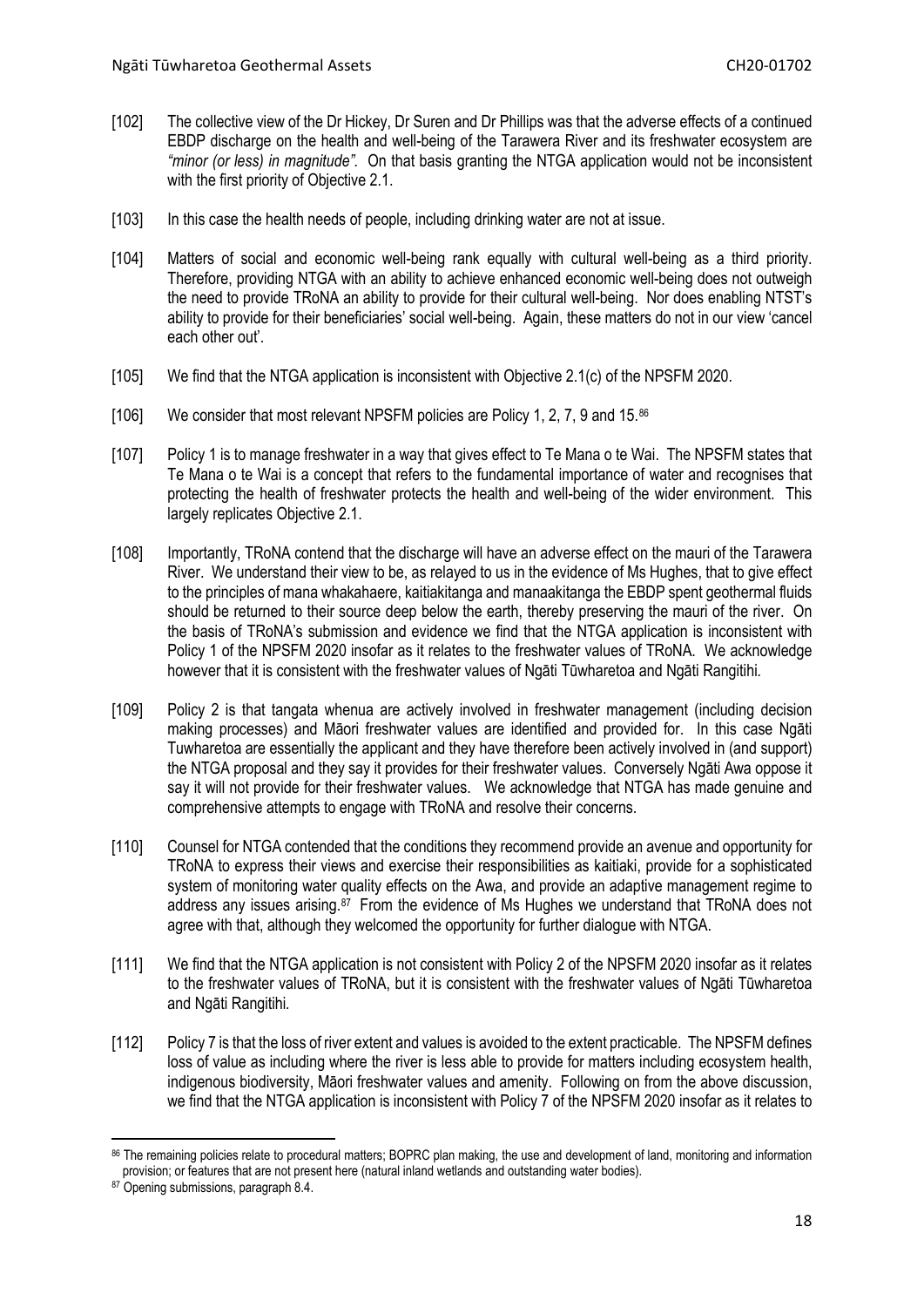the freshwater values of TRoNA, but it is consistent in all other aspects including the freshwater values of Ngāti Tūwharetoa and Ngāti Rangitihi.

- [113] Policy 9 is that the habitats of indigenous freshwater species are protected. There is no definition of 'protection' in the RMA but we understand this to be a strong directive, imposing a duty on us as decisionmakers to keep those habitats "*safe from harm, injury, or damage*".[88](#page-18-2) Based on the collective opinions of Dr Hickey, Dr Suren and Dr Phillips we find that the NTGA proposal is consistent with Policy 9.
- [114] Policy 15 is that communities are enabled to provide for their social, economic, and cultural well-being in a way that is consistent with the NPSFM. Granting the NTGA application would achieve that outcome for NTGA (and consequently NTST) but not for TRoNA. We find that the NTGA application is inconsistent with Policy 15.
- [115] In overall terms we find that the NTGA application is marginally inconsistent with the NPSFM 2020.
- [116] In that regard we acknowledge Ms Pappon's view<sup>[89](#page-18-3)</sup> that "*the discharge to the Tarawera River for an additional 14 years would go against the intention and direction of the NPSFM. I believe the enactment of the NPS is to acknowledge that water quality in many rivers throughout New Zealand is degraded and that the intent of the NPS is to improve water quality with everyone doing their part; whether that be in a big or small way."*
- [117] Our findings regarding the NPSFM 2020 weigh against granting the NTGA application.

# <span id="page-18-0"></span>**5.4 New Zealand Coastal Policy Statement**

- [118] The New Zealand Coastal Policy Statement is arguably not directly relevant given the location of the EBDP discharge being well outside the coastal environment. However, as we discussed earlier in this Decision the contaminants contained in the EBDP discharge end up in the marine receiving environment.
- [119] Objective 1 of the NZCPS is:

…

#### **Objective 1**

To safeguard the integrity, form, functioning and resilience of the coastal environment and sustain its ecosystems, including marine and intertidal areas, estuaries, dunes and land, by:

- maintaining coastal water quality, and enhancing it where it has deteriorated from what would otherwise be its natural condition, with significant adverse effects on ecology and habitat, because of discharges associated with human activity
- [120] Discharging the substantial volumes of heavy metals to the coastal environment that were set out in Table 6-5 of Dr Hickey's evidence is arguably inconsistent with that objective insofar as it refers to maintaining the 'natural condition' of coastal waters, notwithstanding that there is no evidence that those heavy metals are having, or will have, a significant adverse effect on marine ecology and habitat. We find that this weighs marginally against a grant of consent.

# <span id="page-18-1"></span>**5.5 Regional Policy Statement**

- [121] The Bay of Plenty Regional Policy Statement (RPS) became operative on 1 October 2014. The RPS provisions relating to geothermal matters were assessed by Ms Pappon.<sup>[90](#page-18-4)</sup>
- [122] We observe that the NTGA application is inconsistent with Policy GR 2A which refers to geothermal system management plans and the active encouragement of reinjection. The Kawerau System Management Plan seeks to ensure the deep injection of spent fluid to avoid significant adverse effects

<span id="page-18-2"></span><sup>88</sup> Royal Forest & Bird Protection Society of NZ Inc v New Plymouth District Council [2015] NZEnvC 219 at [63].

<span id="page-18-3"></span><sup>89</sup> Section 42A Report, section 10.5, conclusion

<span id="page-18-4"></span><sup>90</sup> Section 42A Report, section 10.3.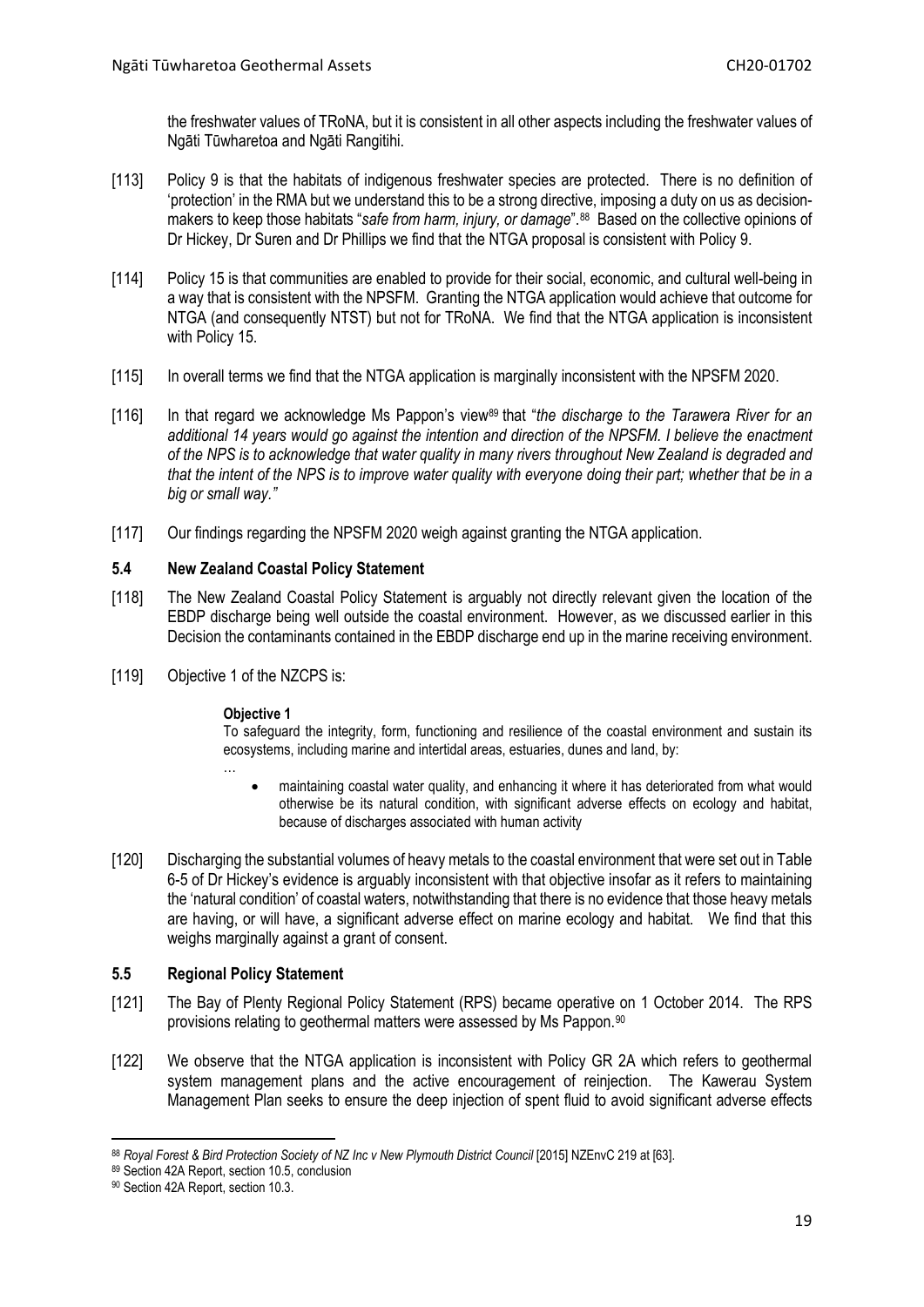and maintain pressure support for the KGS and to minimise the discharge of extracted fluid to surface features such as the Tarawera River. [91](#page-19-1)

- [123] We note that RPS Objective 27 is relevant in terms of water quality. It requires that the quality and mauri of water in the region is maintained, or where necessary enhanced to meet the identified values associated with its required use and protection. The NTGA proposal will not achieve that outcome with regard to TRoNA's freshwater values, but it will do so with regard to the freshwater values of Ngāti Tūwharetoa and Ngāti Rangitihi.
- [124] We find that a consideration of the RPS weighs against granting the NTGA application.

### <span id="page-19-0"></span>**5.6 Regional plans**

- [125] The most relevant plan is the Tarawera River Catchment Plan (TRCP) which provides particular guidance and direction for activities occurring in the catchment that affect the River. The TRCP was assessed by the s42A Report author and we have had regard to her assessment.<sup>[92](#page-19-2)</sup> Relevant provisions include:
	- Policy 13.5.3(a) To ensure that the natural character of wetlands, lakes, rivers and their margins is not further degraded but is enhanced or protected from inappropriate subdivision, use and development.
	- Policy 15.8.3(b) To promote reduction of contaminant discharges into the Tarawera River.
	- Policy 15.8.3(e) To encourage dischargers to avoid, remedy or mitigate any actual or potential adverse effects arising from their direct or indirect discharge of contaminants into water by:
		- (a) Limiting and reducing quantities and concentrations of discharged contaminants, in particular, contaminants which can reduce the life supporting capacity of aquatic ecosystems.
	- Policy 17.4.3(a) To limit the effects of fluid discharge on the Tarawera River by encouraging reinjection of waste geothermal fluid into the Kawerau field.
	- Policy 17.4.3(b) To restrict and limit the discharge of waste geothermal contaminants into the Tarawera River.
- [126] The NTGA application is inconsistent with all of the above provisions, particularly the directive Policy 17.4.3(b), and this weighs strongly against granting it.
- [127] The Tarawera River has a 'fish purposes' water quality classification which seeks to maintain water quality for trout. In doing so it is anticipated that the survival of indigenous species will also be provided for. We agree with Ms Pappon that although some uncertainty remains, the evidence of Dr Hickey and the BOPRC technical reviews indicate that the EBDP discharge is unlikely to result in water quality in the Tarawera River that is unsuitable for fish. This particular aspect weighs in favour of granting the NTGA application.
- [128] The Regional Natural Resources Plan (RNRP) is also relevant and was also assessed by Ms Pappon.<sup>[93](#page-19-3)</sup> Relevant provisions that she identified (those that provide guidance to us as decision-makers as opposed to those that relate more to the actions of tangata whenua or the BOPRC) include:
	- Policy KT P5 To ensure that resource management issues of concern to tangata whenua are taken into account and addressed, where these concerns are relevant and within the functions of the Regional Council.
	- Policy KT P16 To recognise that different iwi and hapu may have different water, land and geothermal resource management concerns, practices and management methods.
	- Policy KT P17(b) To have regard to iwi resource management planning documents when considering resource consent applications, where such documents exist.

<span id="page-19-1"></span><sup>91</sup> Section 42A report, section 10.4.

<span id="page-19-2"></span><sup>92</sup> Section 42A report, section 10.1.

<span id="page-19-3"></span><sup>93</sup> Section 42A Report, section 10.2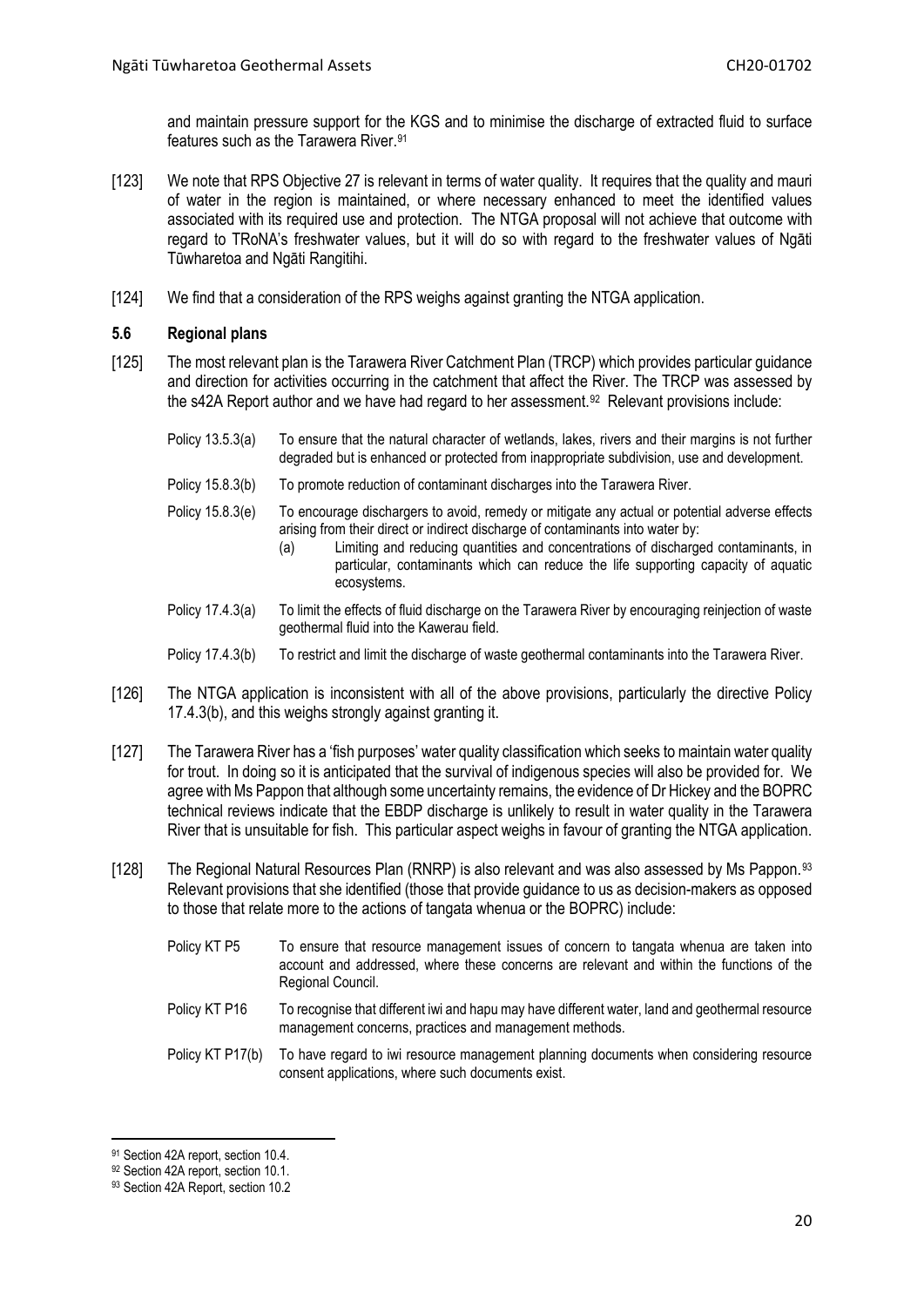- GR P1(e) To actively encourage geothermal water to be reinjected into a geothermal reservoir, where appropriate to the circumstances and subject to an assessment of effects.
- GR P6(a)(i) To manage the discharge of geothermal water … [by] …To prefer reinjection where practicable and appropriate to the production method, field characteristics, and safety considerations.
- GR P6(b) To allow the discharge of geothermal water to water only where:
	- (i) The discharge of fluid is into the resource from which the fluid was originally extracted, or
	- (ii) The discharge of fluid is to a surface or groundwater body that is geothermal or naturally influenced by geothermal inputs, or
	- (iii) The effect on the environment is minor
- [129] This hearing and Decision give effect to Policies KT P5 and KT P17(b). We have already acknowledged Policy KT P16 in section 5.1.4 of this Decision.
- [130] On the face of it the NTGA proposal is inconsistent with policies GR P1(e) and GR P6(a)(i). However, regarding GR P1(e) in this case the "circumstances" are that NTGA contend that reinjection is not necessary in terms of geothermal reservoir management and regarding GR P1(a)(i) they contend it is not appropriate given the risk of reservoir cooling. We understand that BOPRC does not dispute those contentions. That being the case the NTGA proposal would not be inconsistent with those policies. The NTGA proposal is also consistent with policy GR P6(b)(ii) and (iii).
- [131] However, the RNRP also includes Chapter 6 "Discharges to Water and Land and On-Site Effluent Treatment." We consider that more relevant provisions include:
	- DW O1(b) Discharges of contaminants to water are in a manner that takes into account the cultural values of tangata whenua acknowledged for that area.
	- DW O3 Prevent the accumulation of persistent toxic contaminants in the environment, particularly in lakes, estuaries and harbours and their catchments.
	- DW P5(e) To recognise and provide for the effects on the mauri of the receiving environment caused by the discharge of contaminants to water by … Avoiding physical degradation of the life-supporting capacity of receiving waters.
- [132] The NTGA application is inconsistent with RNRP objectives DW O1(b) (with regard to the freshwater values held by TRoNA). It is also inconsistent with the very directive objective DW 03 as it will not prevent the accumulation of persistent toxic contaminants in the environment. Indeed, conversely, it will directly add to the accumulation of toxic contaminants in the form of the heavy metals boron, arsenic and mercury. Objective DW 03 is a very directive provision (prevent meaning 'do not allow' or 'avoid') and so we afford that provision substantial weight.
- [133] Based on the evidence of the water quality experts the NTGA application would be consistent with policy DW P5(e).
- [134] Considering the overall scheme of the RNRP provisions we find that they weigh against granting the NTGA application. We note that Ms Pappon came to the same conclusion<sup>[94](#page-20-1)</sup> as did Mr Fraser.

#### <span id="page-20-0"></span>**5.7 Iwi and hapū management plans**

[135] Ngāti Awa's Environmental Management Plan (Te Mahere Whakarite Matatiki Taiao ō Ngāti Awa) is relevant. The TRoNA submission and evidence details why, in their view, the NTGA application is inconsistent with that Plan. From the TRoNA submissions we observe relevant provisions of the Plan include:

<span id="page-20-1"></span> $\overline{\phantom{a}}$ 94 Section 42A Report, section 10.2, page 35.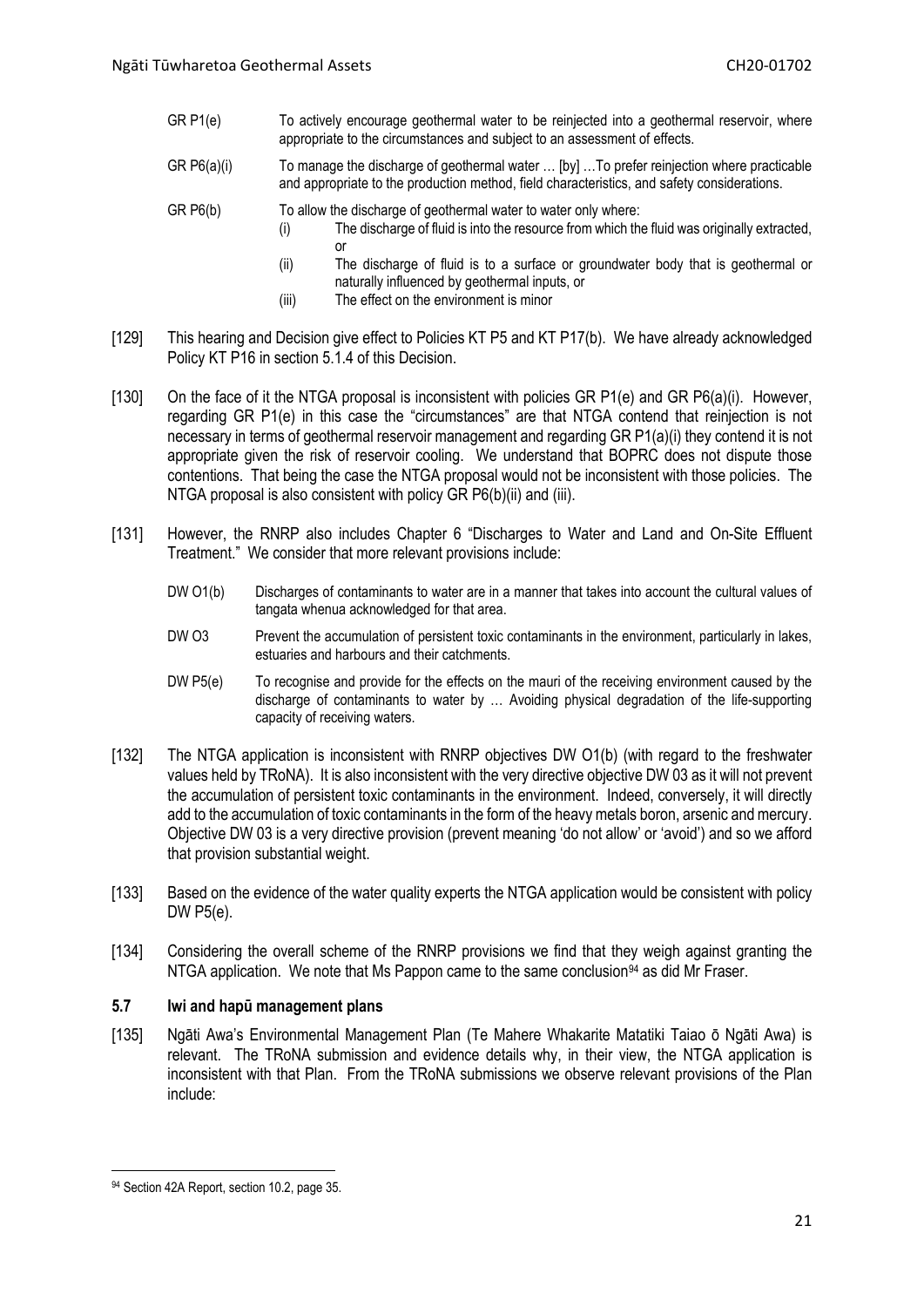- Policy 6.1.3(b) Ngāti Awa objects to the …disposal of contaminates [sic], particularly wastewater and stormwater directly into natural waterways
- Policy 6.3.5 Support and advocate for: The safe reinjection of geothermal fluids. The protection, restoration, and enhancement of geothermal surface features.
- Objective 4 No further degradation of water quality within our rohe.
- [136] We agree with Ms Hughes that the NTGA application is inconsistent with those provisions.

#### <span id="page-21-0"></span>**5.8 Sections 105 and 107**

- [137] Under s105 of the RMA we must have regard to the nature of the discharge and the sensitivity of the receiving environment, NTGA's reasons for the proposed choice and any possible alternative methods of discharge including into another receiving environment.
- [138] In this case the nature of the discharge is that it contains heavy metals which can be detrimental to the health and well-being of the Tarawera River, albeit in this case the technical evidence is that the continuation of EBDP discharge is unlikely to result in such adverse effects.
- [139] The Tarawera River has a history of being used to dispose of industrial wastewater. Industrial discharges continue to be authorised on the river today but require continuous improvement and the implementation of best practicable options to improve water quality.<sup>[95](#page-21-2)</sup> The Tarawera River might therefore be categorised as a sensitive waterbody, not in terms of it having pristine water quality (which it does not) but in terms of its level of contamination (both natural and human induced) being such that it is sensitive to additional or continued contaminant loads.
- [140] As set out in their AEE, NTGA's choice of the Tarawera River as a receiving environment is primarily commercially driven and there is clearly an alternative receiving environment (reinjection into the KGS reservoir) which is both promoted (or at the very least strongly encouraged) by the regional statutory instruments and is less sensitive (in terms of water quality) than the Tarawera River.
- [141] We find that having regard to s105 of the Act weighs against the NTGA application.
- [142] Section 107 requires that no discharge permit shall be granted that allows certain listed effects in the receiving waters after reasonable mixing (in this case there is a 200m mixing zone). The s42A Report author considered that the EBDP discharge was unlikely to give rise to the effects listed in  $s107(1)(c) - (g)$ . On that basis we find that s107 would not preclude a grant of the s127 application.

#### <span id="page-21-1"></span>**5.9 Other matters**

[143] The s42A Report author helpfully commented on the past performance of NTGA with regard to the EBDP discharge.[96](#page-21-3) We find it useful to quote her advice here:

> Despite conditions of consent [67151] that required the cessation of the discharge and a reduction in total amount of heat within the spent geothermal fluid; from 180GJ/hour to 83 GJ/hour (both of which were required by 01/01/2021) and conditions that require annual updates on the progress made towards meeting these limits, it appears that NTGA continue to discharge similar volumes of spent geothermal fluid and heat within that fluid to the Tarawera River as they were in 2016.

> NTGA have known for a long time that the discharge to the river would be required to cease. Each time this issue has been explored through consent processes, the same concerns have been raised regarding the term of the discharge and the timeframe in which the discharge should cease. These concerns have been raised by various parties, but have been consistently raised by Ngāti Awa dating back to the original decision in 1997.

<span id="page-21-2"></span><sup>95</sup> Section 42A Report, section 11.

<span id="page-21-3"></span><sup>96</sup> Section 42A Report, section 11.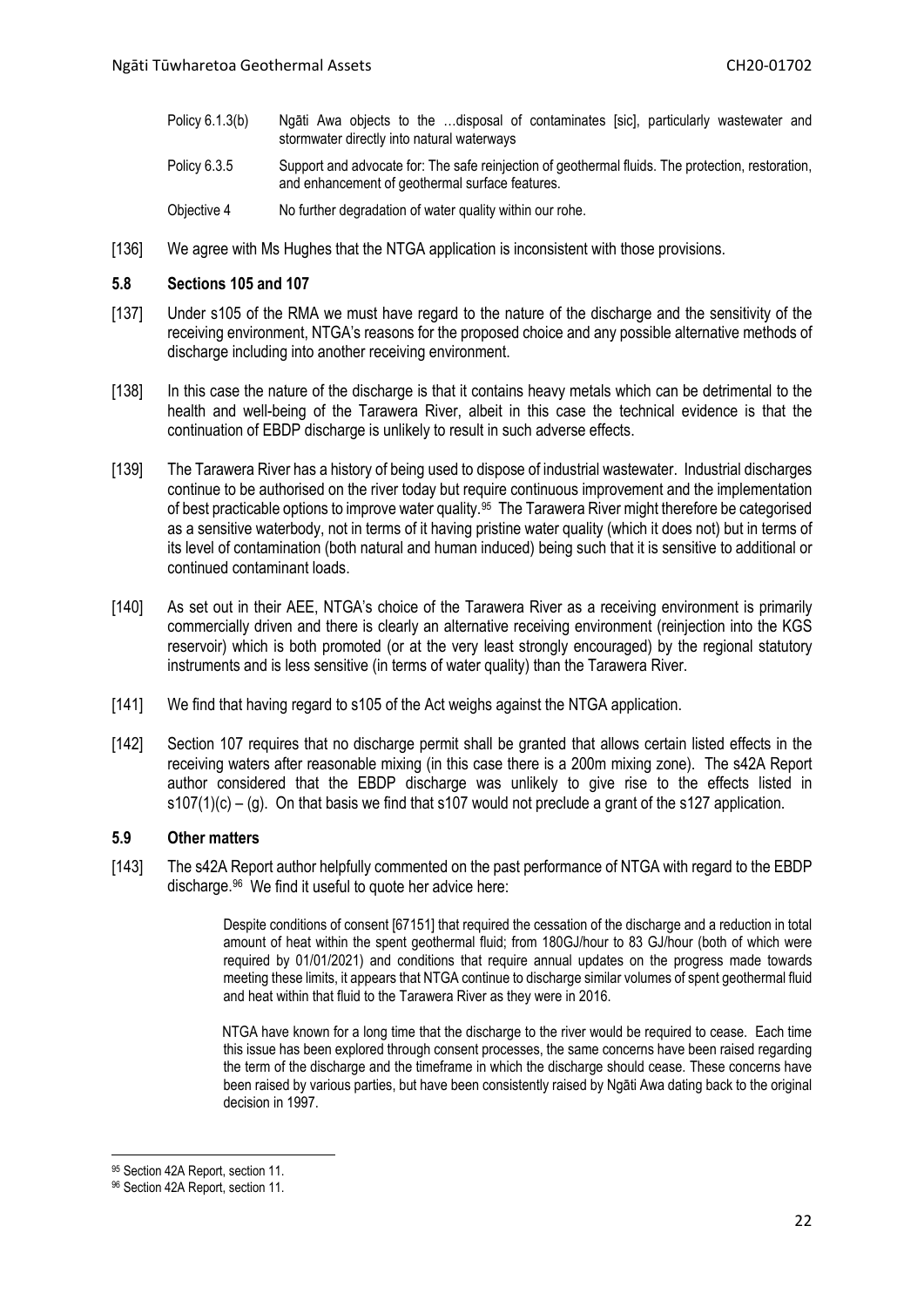NTGA have been on a timeline for transitioning to reinjection from the time they took over the consent in 2005. This means that to date they have had approximately 16 years to consider and reconcile the commercial implications associated with injection. I believe this timeframe demonstrates that any cessation term should be limited to provide enough time for the construction of injection wells.

It is important to recognise that NTGA hold a comprehensive resource consent that enables the drilling of wells across the Kawerau Geothermal System. **[97](#page-22-3)** Therefore, it is not anticipated that there would be further delays associated with obtaining additional authorisations under the RMA and drilling could commence as soon as access to the drilling rigs could occur.

- [144] While not being determinative in isolation, we find that the above matters weigh against granting the NTGA application.
- [145] For NTGA Phil Osborne<sup>[98](#page-22-4)</sup> estimated the total value-added production to the Bay of Plenty Region's business activity brought about by the NTGA direct operations as well as the value added by the activities currently sourcing energy from these operations that are assumed to be 'unique' in terms of an addition to the regional economy.<sup>[99](#page-22-5)</sup> We found that evidence to be of little if any assistance because it did not quantify what the effect of declining the NTGA application would be.
- [146] As part of the NTGA Reply a brief supplementary statement was provided by Mr Osborne. <sup>[100](#page-22-6)</sup> He postulated that \$35 million of capital spent on reinjection "… *would generally contribute a total of \$28m per annum to regional GDP and support over 140 full time jobs each year. Those economic benefits would be foregone if that expenditure were diverted into establishment of reinjection infrastructure*." We find it difficult to assign much weight to that evidence as it neglects the fact that the reinjection will, on NTGA's own evidence, be serviced by a bank loan. It also assumes that the money expended on servicing that loan would have otherwise be spent in the region and not kept as retained earnings or used in other ways.
- [147] No other relevant matters were brought to our attention and we are not aware of any.

#### <span id="page-22-0"></span>**5.10 Permitted baseline**

[148] When forming an opinion for the purposes of subsection 104(1)(a) of the RMA we may disregard an adverse effect of the activity on the environment if a national environmental standard or a plan permits an activity with that effect.<sup>[101](#page-22-7)</sup> We have not disregarded any effects associated with the application.

### <span id="page-22-1"></span>**6 Part 2 matters**

[149] Following the Court of Appeal's judgement on *RJ Davidson Family Trust v Marlborough District Council* we have not separately assessed Part 2 matters as we consider that the relevant plan provisions have clearly given effect to Part 2 and so assessing the Part 2 matters *"would not add anything to the evaluative exercise"*. We note both Ms Pappon and counsel for NTGA[102](#page-22-8) agreed with that approach.

# <span id="page-22-2"></span>**7 Determination**

[150] Mr McClintock succinctly summarised the case before us. In his Supplementary Evidence he stated:<sup>[103](#page-22-9)</sup>

*"We acknowledge that the policy context (and the Bay of Plenty Regional Council itself) favour reinjection. However, reinjection is not an end in and of itself and the NTGA discharge is unusual in the sense that reinjection is not required to sustain the geothermal field (evidence of Dr Burnell) or avoid water pollution (evidence of Dr Hickey). Furthermore, the evidence of Amorangi Te Rire* 

<span id="page-22-7"></span><sup>101</sup> Section 104(2) of the RMA.

<span id="page-22-3"></span><sup>97</sup> Authorised by Bay of Plenty Regional Council Consent RM19-0662.

<span id="page-22-4"></span><sup>98</sup> An economic consultant for the company Property Economics Ltd.

<span id="page-22-5"></span><sup>99</sup> EIC Phil Osborne, paragraph 5.3.

<span id="page-22-6"></span><sup>100</sup> Second Supplementary Statement of Evidence of Philip Mark Osborne, July 2021.

<span id="page-22-8"></span><sup>102</sup> Outline of Legal Submissions Of Counsel for Ngāti Tuwharetoa Geothermal Assets Limited, 29 June 2021, paragraph 3.15.

<span id="page-22-9"></span><sup>103</sup> SE McClintock, paragraph 3.4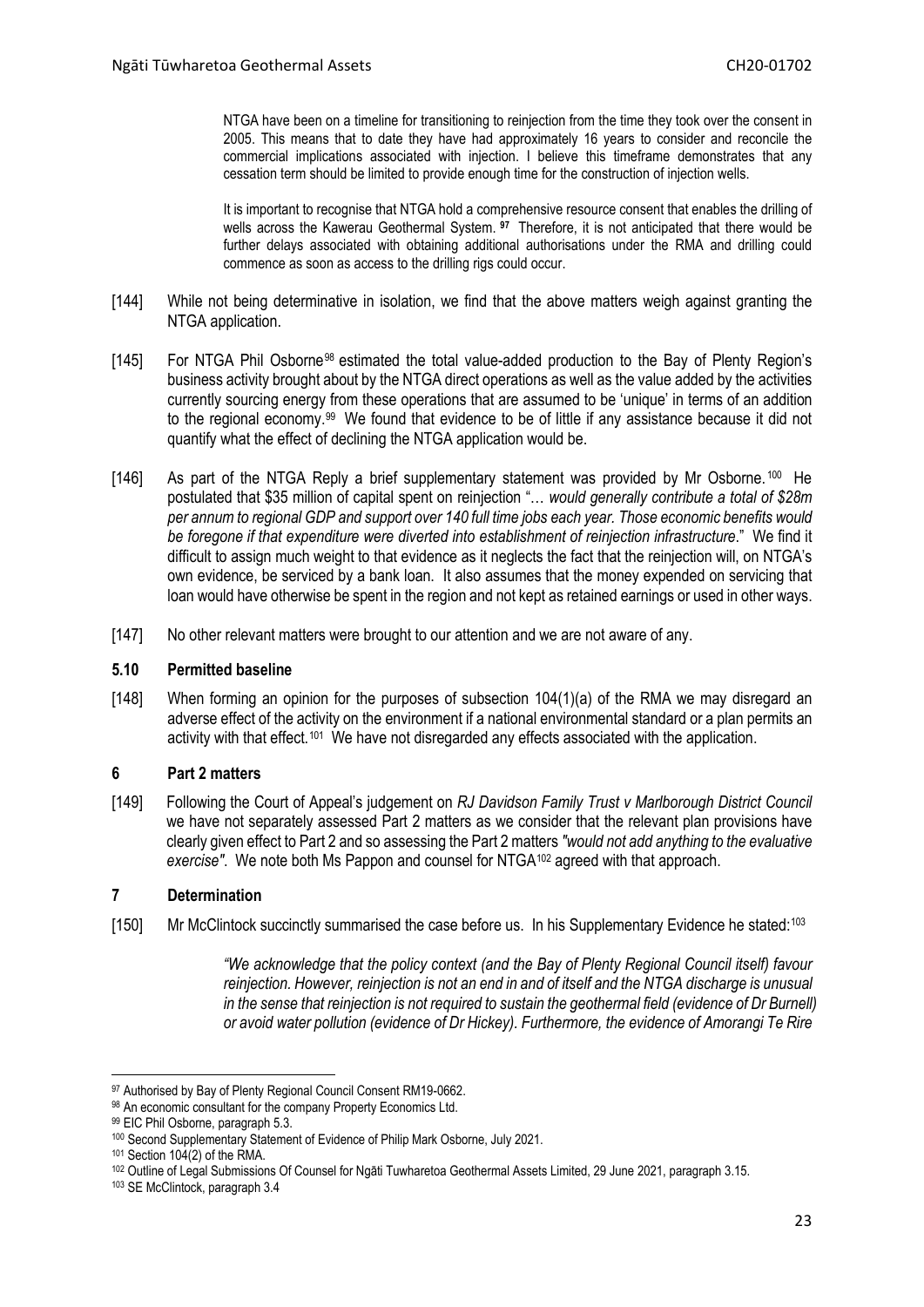*and Mrs Adlam note the importance to the tikanga of Ngāti Tuwharetoa of allowing the geothermal fluid to enter the Tarawera Awa as it has for time immemorial."*

[151] In his s42A Addendum Report Mr Fraser put it this way:<sup>[104](#page-23-0)</sup>

*"Essentially, the question for the commissioners to determine is whether the interpretation by Ms Pappon, the reporting planner, is overly literal, and that the acknowledged strong policy support for removing contaminants from water bodies and in favour of reinjection of geothermal fluid should be outweighed by direct consideration of environmental effects and economic benefit."*

- [152] We have earlier found that our own assessment of the statutory instruments, as informed by the technical and iwi cultural experts we heard from regarding potential effects, weigh against granting the NTGA application. Contrary to the submissions of counsel for NTGA[105](#page-23-1) we do not consider this to be an "*overly literal interpretation of these documents*" or a case of the "*policy tail wagging the real world dog"'*. It is simply the result of having regard to the policy provisions as we find them.
- [153] Counsel for NTGA submitted[106](#page-23-2) that following BOPRC's full implementation of the NPSFM 2020 "*It may be determined that NTGA's discharge from the East Bank is acceptable in terms of Te Mana on te Wai*." That may be the case, but it may also be the case that the discharge from the East Bank is found to be unacceptable. In any case, it is not for us to speculate what the future policy direction might be, rather it is to apply the policy direction as it is today.
- [154] In terms of potential effects, the technical evidence was that the adverse effects that might arise for water quality, aquatic ecosystems and the KGS reservoir from granting the NTGA application are no more than minor. However, at the hearing Ms Hughes advised that TRoNA did not accept the consensus of the 'western science' experts with regard to effects on the Tarawera River because in their view NTGA '*had not looked in the right places*' for those effects as indicated by the extensive monitoring programme now recommended by Dr Hickey (as described out in section 5.1.5 of this Decision). We were similarly unsure how the scientists could be so confident that effects on the river were minor given that they all agreed that much more information regarding those effects was required.<sup>[107](#page-23-3)</sup>
- [155] We consider that adverse effects on TRoNA's freshwater values and by association their cultural well-being, including their understanding of the mauri<sup>[108](#page-23-4)</sup> of the Tarawera River, would be significant if the NTGA application is granted in full. Relevantly, Ms Hughes advised us that TRoNA's opposition to the EBDP discharge was long standing and had been consistently advocated in previous hearings including the 1997 and 2016 consent processes that eventually led to the 1 January 2021 discharge cessation condition.
- [156] We asked Mr McClintock if NTGA would actually implement full reinjection by 2035 if the s127 application was granted as applied for. He said he was not sure if it would although "*NTGA wanted to look after the Awa*". He said it would depend on whether reinjection could occur with a low level of risk to the KGS reservoir and the consensus was that the spent fluid should not be discharged to the river. That gives us little confidence that the 2035 date would actually be complied with even if we were to allow it. It does not seem appropriate to us to impose a condition of consent that by the applicant's own admission may not be complied with.

<span id="page-23-0"></span><sup>104</sup> Section 3.0 Conclusion.

<span id="page-23-1"></span><sup>105</sup> Opening submissions, paragraph 2.3.

<span id="page-23-2"></span><sup>106</sup> Reply submissions, paragraph 4.17.

<span id="page-23-3"></span><sup>&</sup>lt;sup>107</sup> We note that Dr Suren also had some uncertainty about effects on the marine receiving environment although he thought that uncertainty would be addressed by the proposed monitoring.

<span id="page-23-4"></span><sup>108</sup> In answer to our questions Ms Hughes stated that the spent geothermal fluid containing contaminants discharged at the EBDP would have remained deep in the KGS had it not been abstracted for commercial use by NTGA and so but for that abstraction those contaminants would have remained deep under the ground. Discharging them instead to the river degraded the mauri of the Awa.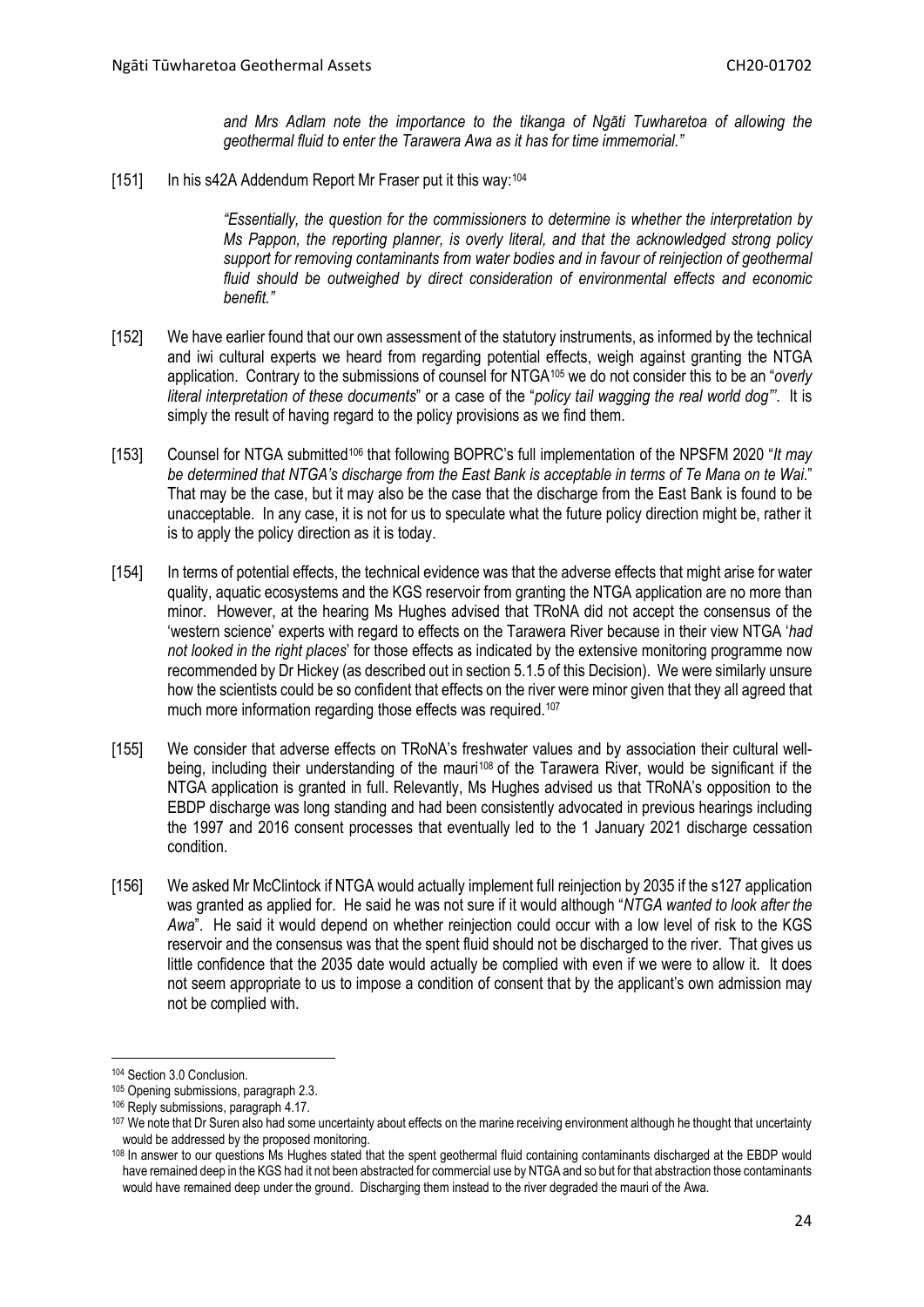- [157] Given all of the above, and in the absence of determinative positive effects of granting the NTGA application (as discussed in section 5.1.1 of this Decision), we conclude that it should be effectively declined.
- [158] However, the 1 January 2021 date cannot be retained because it has passed. This requires us to decide on an appropriate future date by which the reinjection of the EBDP discharge must occur. We acknowledge Ms Pappon's recommendation to grant the application with an effective duration of two years and TRoNA's support for that recommendation.[109](#page-24-1) However, Mr McClintock's evidence is that it could take up to three years to plan and develop the necessary infrastructure.
- [159] Our overall determination is:

### **The EBDP discharge cessation date can be delayed by three years from this point in time yielding a date of 30 July 2024**.

- [160] Accordingly, pursuant to the powers delegated to us by the Bay of Plenty Regional Council under section 34A of the Resource Management Act 1991, we grant the s127 application made by Ngāti Tūwharetoa Geothermal Assets to change conditions of consent 67151, subject to delaying full reinjection by only three years and not the 14 years sought.
- [161] Our reasons are set out above and additionally in the body of this Decision.

# <span id="page-24-0"></span>**8 Conditions**

- [162] In light of our determination there are not many changes that need to be made to the conditions. The date for implementing reinjection is changed to 30 July 2024. We acknowledge that NTGA may well appeal this Decision in which case a new date will need to be inserted by the Court regardless of the outcome of that appeal.
- [163] In his end of hearing verbal report to us Mr Fraser advised that in his view there would be no need to impose the monitoring conditions<sup>[110](#page-24-2)</sup> set out in Mr Mclean's evidence if we granted only a short extension of time for reinjection to occur. We agree as there is no utility in monitoring the effects of the EBDP discharge if it is soon to cease. In that regard we note that the annual cost of the monitoring proposed by NTGA is not insignificant at \$226,000 in total and \$16,185 per annum[.111](#page-24-3) Having said that we agree with Mr Fraser that the monitoring information might nevertheless be useful and NTGA may well decide to collect some or all of that information regardless of this Decision.
- [164] Having decided that there is no need to impose the extensive monitoring recommended by Dr Hickey, we find there is also no need to impose conditions requiring NTST to invite TRoNA to an annual hui to discuss the monitoring results and any actions that might arise from them.

<span id="page-24-1"></span><sup>109</sup> At the hearing Ms Hughes conceded that the two years should commence from the date of this Decision, namely the new cessation date should be July 2023.

<span id="page-24-2"></span><sup>110</sup> Mr McLean's conditions 11.0 to 11.4 that were appended to his Supplementary Evidence.

<span id="page-24-3"></span><sup>111</sup> Reply submissions, paragraph 6.15 and Appendix 3 to the Reply.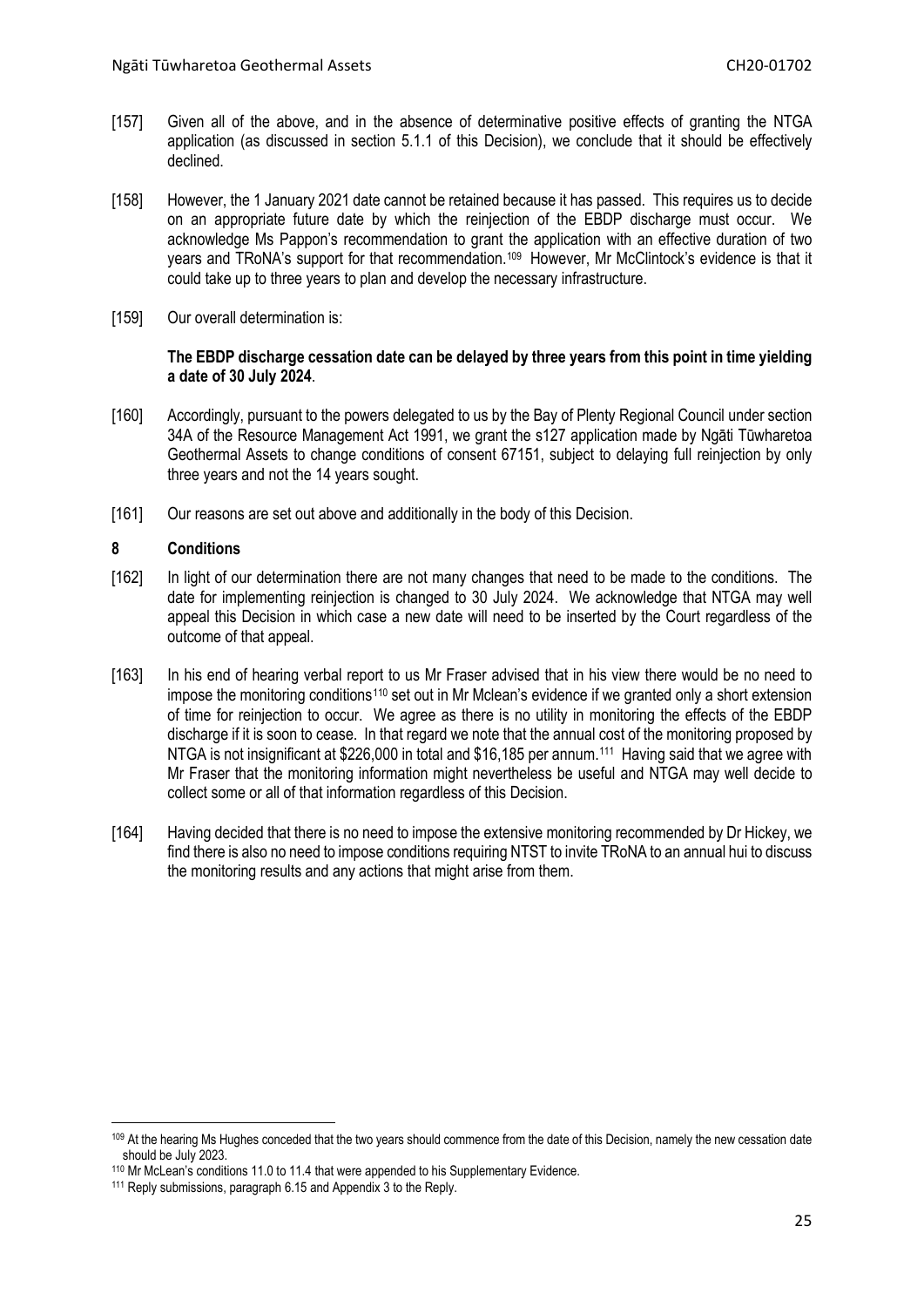[165] Mr Mclean also recommended changes to the s128 review condition. We have omitted changes that relate to the proposed monitoring programme (as that programme will not be a condition of consent). We were tempted to impose the change relating to the Tarawera Awa Restoration Strategy Group that is likely to be formed following the passage of the Ngāti Rangitihi Claims Settlement Act. However, we understand that the Act is still a Bill before the house and so we find it would not be appropriate to refer to it.

[166] The changed conditions are attached as Appendix 1 to this Decision.

Signed by the commissioners:

Kauru Kirikiri

Rauru Kirikiri

Rob van Voorthuysen (Chair)

Dated: 28 July 2021